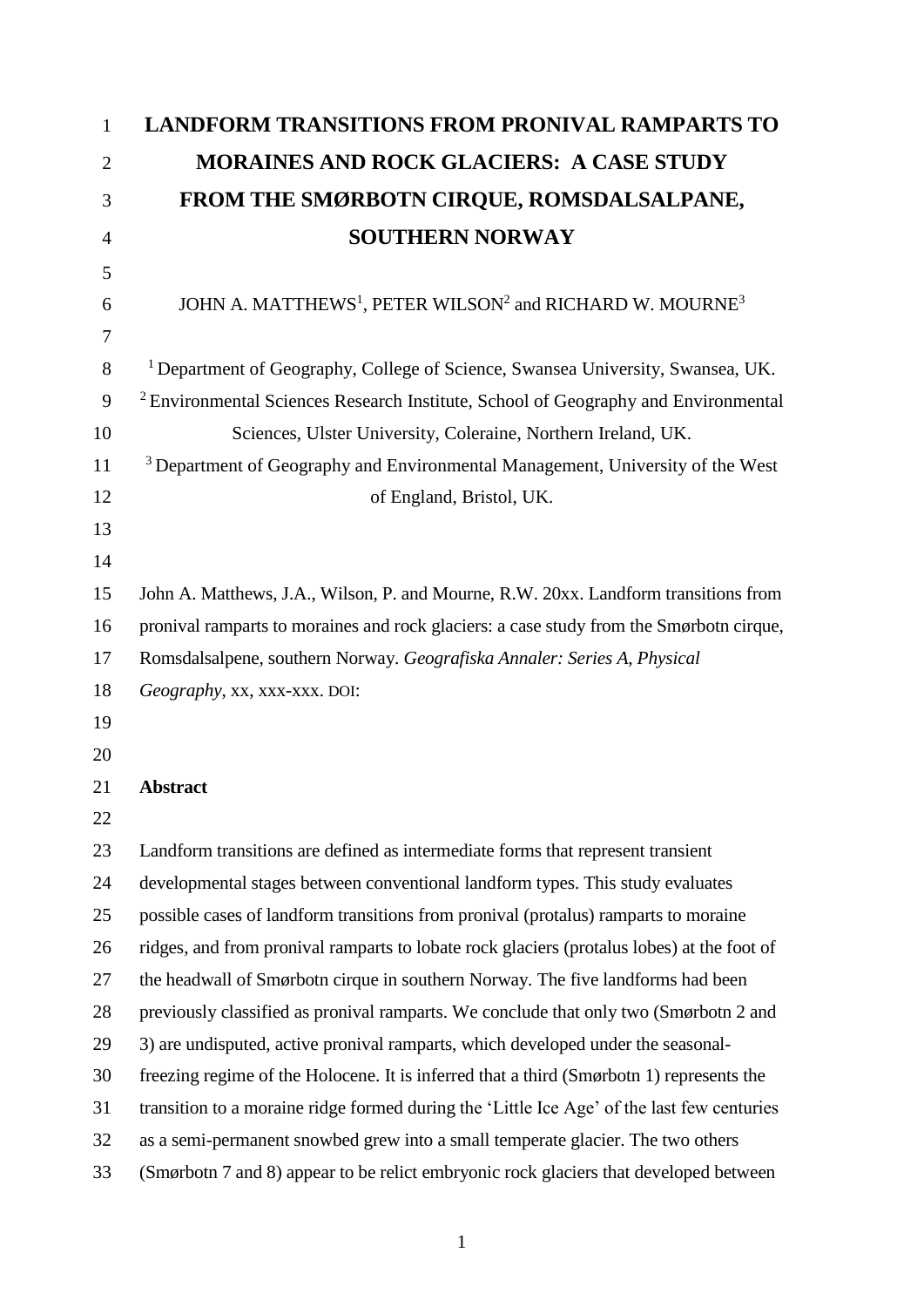| 34 | the Last Glacial Maximum and the Younger Dryas Stadial under a permafrost regime         |
|----|------------------------------------------------------------------------------------------|
| 35 | and benefited from enhanced debris supply as a result of rock-slope instability affected |
| 36 | by glacier debuttressing and permafrost degradation. Variable landscape settings and     |
| 37 | distinctive environmental histories contribute to the differences in the morphology of   |
| 38 | these landforms. We highlight continuing controversies over the modes of formation       |
| 39 | and diagnostic characteristics of pronival ramparts by positioning them, together with   |
| 40 | push/dump moraines, ice-cored moraines and rock glaciers, in a conceptual model of       |
| 41 | the periglacial-glacial landform continuum. The model links snow, ice and debris fluxes  |
| 42 | under seasonal freezing and/or permafrost climatic regimes to the process thresholds     |
| 43 | between landform types.                                                                  |
| 44 |                                                                                          |
| 45 |                                                                                          |
| 46 | Key words: Landform transitions; periglacial and glacial landform continuum; pronival    |
| 47 | ramparts, rock glaciers and moraines                                                     |
| 48 |                                                                                          |
| 49 |                                                                                          |
| 50 | <b>Introduction</b>                                                                      |
| 51 |                                                                                          |
| 52 | A set of remarkable depositional landforms – debris accumulations forming elongated      |
| 53 | ridges of various sizes and complexity – are located parallel to the foot of the         |
| 54 | headwall of the Smørbotn cirque in the Romsdalsalpane mountains of Møre og               |
| 55 | Romsdal, southern Norway. These landforms were mapped as pronival (formerly              |
| 56 | termed protalus) ramparts in the 1980s (Carlson et al. 1983) and have since been the     |
| 57 | subject of detailed studies focusing on their morphology, formative processes and age    |
| 58 | (Shakesby et al. 1995, 1999; Matthews et al. 2011; Matthews and Wilson 2015).            |
| 59 |                                                                                          |
| 60 | Pronival ramparts are ridges, ramps and mounds composed of boulders and                  |
| 61 | finer debris that have accumulated at the downslope margins of semi-permanent            |
| 62 | snowbeds (Shakesby 1997, 2014). The main process involved in their formation has         |
| 63 | conventionally been regarded as a simple one, involving rockfall combined with the       |
| 64 | rolling or sliding of individual clasts across the snowbeds. The previous investigations |
| 65 | at Smørbotn and related studies of pronival ramparts elsewhere (Blagborough and          |
| 66 | Breed 1967; Ballantyne and Kirkbride 1986; Harris 1986; Ono and Watanabe 1986;           |
| 67 | Ballantyne 1987; Pérez 1988; Hedding et al. 2007, 2010; Wilson 2009; Hedding             |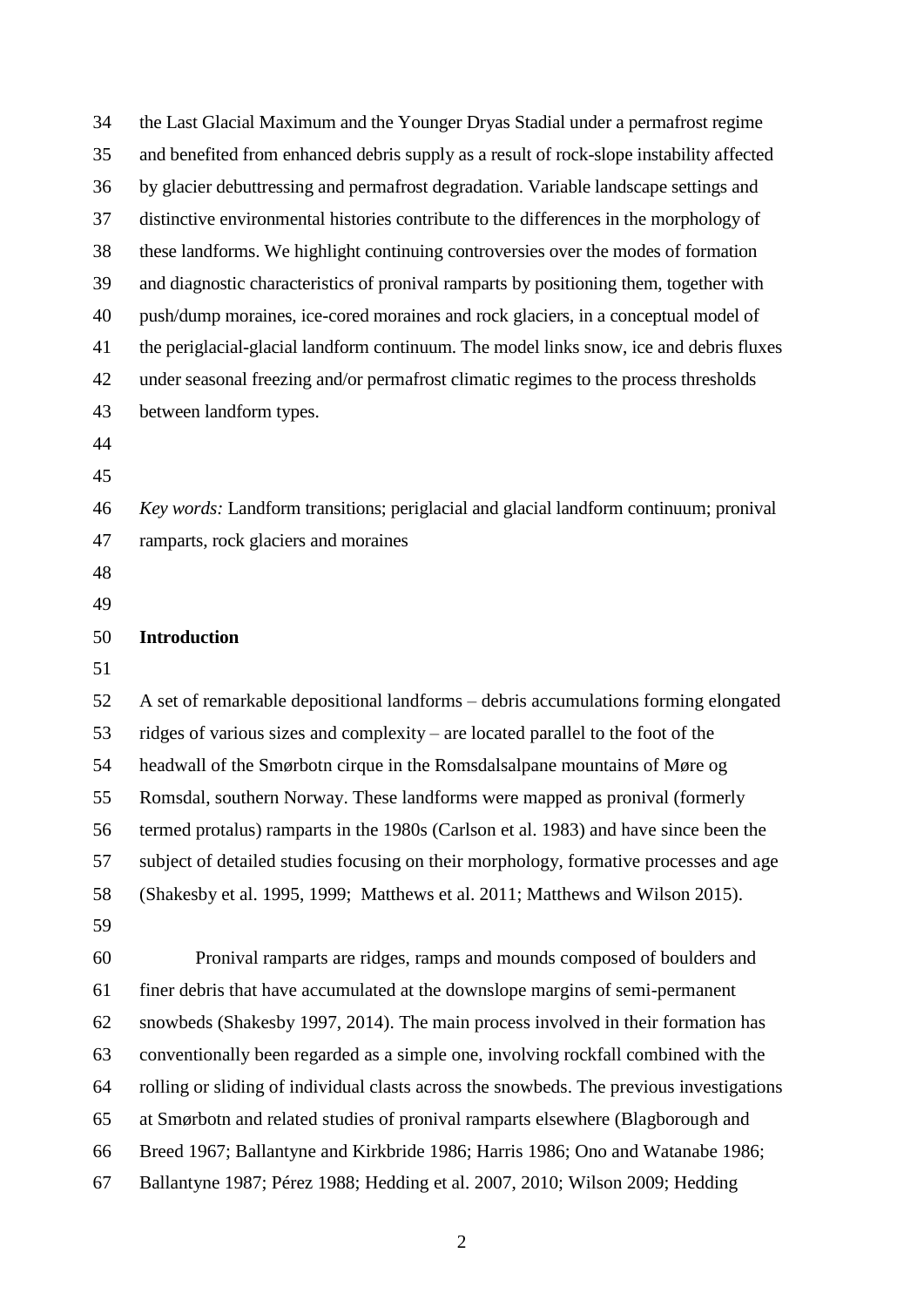2011; Margold et al. 2011; Brook and Williams 2013; Hedding and Sumner 2013) have led, however, to the conclusion that other processes, including debris flow, snow avalanche, solifluction, and snow push, may be important at particular sites. Their ridge morphology can be confused in the field, moreover, with such landforms as moraine ridges, rock glaciers and rock-slope failures, which involve an even wider range of processes. These poorly understood landforms are therefore not as simple to identify as may appear at first sight.

 The classification of landforms represents a common problem in geomorphology, where different landforms may have characteristics in common, particular landforms are not necessarily produced by single processes, and the concept of equifinality has been used to account for the formation of similar landforms by different processes (Haines-Young and Petch 1983; Beven 1996; Temme et al. 2011). Berthling (2011) considered the limitations of classification schemes and the concept of 'natural kinds' in a wide ranging discussion of the terminology and interrelationships between glaciers, debris-covered glaciers and rock glaciers (see also, Lewin 2016).

 A related problem is whether landform transitions can be recognized, not only in the sense of an *intermediate form* that lies between recognised landform types but also as a *transient stage* in the transformation of one recognised landform type into another in response to environmental change. Transitional landforms are therefore important for palaeoclimatic interpretation, especially at major climatic transitions such as Termination 1 from Weichselian to Holocene.

 Some of these questions have been raised before in relation to pronival ramparts. Ballantyne and Benn (1994) speculated, for example, on the possible existence of 'protalus moraines' between protalus ramparts and moraines, while Haeberli (1985), Haeberli et al. (2003), Kääb (2013) and others have suggested that pronival ramparts can be a transient early stage in the development of rock glaciers. Explicit discussions of the nature and implications of landform transitions are, however, more common in relation to glaciers, debris-covered glaciers and rock glaciers (Ackert 1998; Etzelmüller and Hagen 2005; Whalley 2009; Berthling 2011;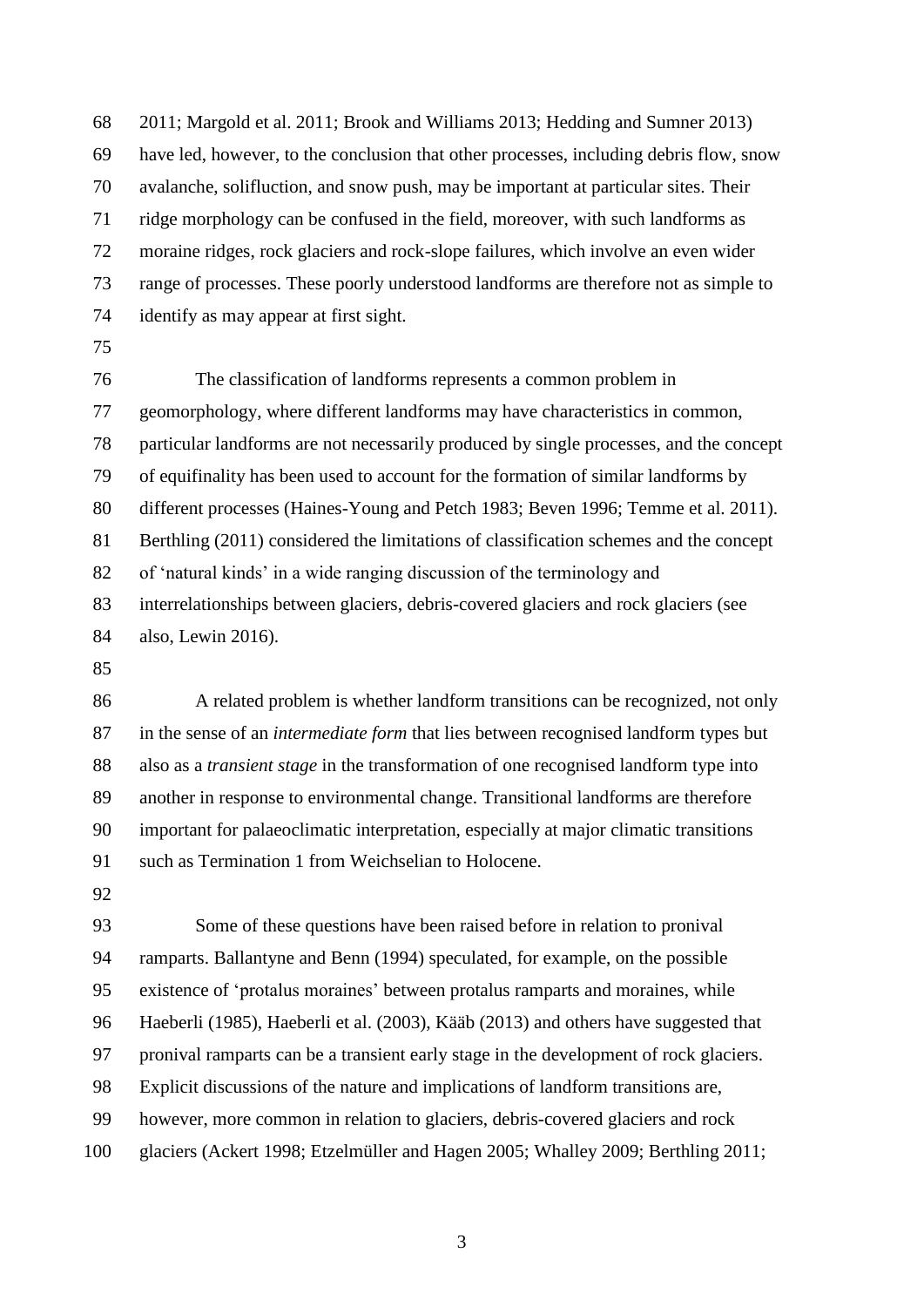Lilleøren et al. 2013; Emmer et al. 2015; Janke et al. 2015; Monnier and Kinnard 2015; Seppi et al. 2015; Bosson and Lambiel 2016).

 In this paper we continue these debates over pronival ramparts and related deposits with reference to the landforms in Smørbotn cirque. The specific objectives are as follows:

- 107 To review the Smørbotn landforms while supplementing existing published data with improved geomorphological maps and additional information on morphology, composition, environmental setting and age.
- 110 To highlight possible causes of landform transitions between pronival ramparts and moraines, and between pronival ramparts and rock glaciers.
- To propose a conceptual model that links these conventional landform types and their landform transitions to snow, ice and debris fluxes, formative processes and environmental change.
- 
- 
- **Smørbotn cirque and its environment**
- 

 Smørbotn is a north-facing, elongated cirque close to Innfjorden in Møre og Romsdal Fylke (county) (Fig. 1). The floor of the cirque rises from ~700 to 800 m a.s.l. towards the steep, 500-600 m bedrock headwall, which culminates in Smørbotntinden (1520 m a.s.l.). Towards the east, the headwall becomes a less steep, colluvial slope rising towards the higher peak of Finnan (1786 m a.s.l.). On both flanks of the cirque, prominent lateral moraines slope gradually northwards and spill over the lip of the cirque. These moraines, mapped by Carlson et al. (1983), are presumed to have been deposited by the local glacier that occupied the cirque in the Younger Dryas Stadial until at least 11,700 cal. BP (Sollid and Sørbel 1979; Nesje et al. 1987, 2009; Rasmussen et al. 2006; Goehring et al. 2008; Winguth et al. 2009; Mangerud et al. 2011; Stroeven et al. 2015). Apart from Smørbotn 1, to be discussed later, glaciers are absent from Smørbotn at present but exist on the east-facing slope of Finnan at an altitude of about 1300 to 1700 m a.s.l. (See Andreassen and Winsvold 2012).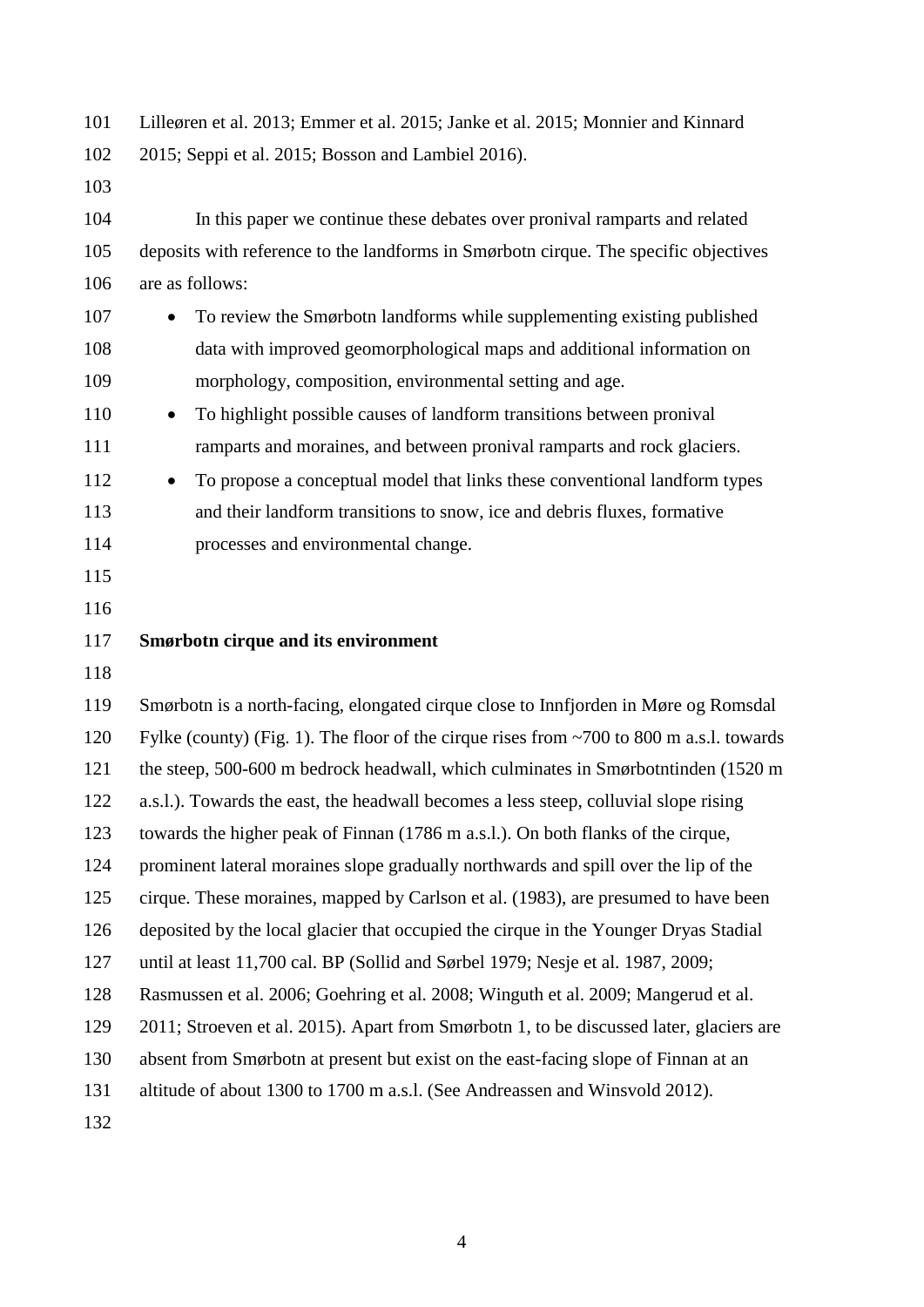- This study focuses on the depositional landforms that are draped around the foot of the headwall at an altitude of ~750-850 m a.s.l. (Fig. 2a) and cross the lower 135 part of the colluvial slope to the east at ~900-1000 m a.s.l. (Fig. 2b). Particular attention is given to the landforms numbered 1, 2, 3, 7 and 8 in Fig. 1. It should be noted that Smørbotn 7 and 8 are located above the Younger Dryas glacier limit whereas the sites of Smørbotn 1-3 would have been ice covered at that time. Today, large snowbeds occur up-slope of all of these landforms but those associated with Smørbotn 1-3 survive for much longer into the summer than those associated with Smørbotn 7 and 8 (compare, for example, Figs 2a and 2b).
- 

 Smørbotn and its depositional landforms lie in the alpine zone above the local birch (*Betula pubescens*) tree line (Moen 1999), which here attains an altitude of ~700 m a.s.l. (Fig. 1). The landscape within the cirque is typical of the low- to mid-alpine zones in maritime western Norway and is characterised by a periglacial environment with a seasonal freezing regime. Based on the meteorological station at Åndalsnes (20 m a.s.l.; 12 km to the NW; Aune 1993; Førland 1993), and allowing for a temperature lapse rate of 0.6 ºC per 100 m and a precipitation increase with altitude of 8 % per 100 m (Dahl and Nesje 1996), the mean annual air temperature (MAAT) at 800 m a.s.l. in Smørbotn is about 1.5 ºC and the mean annual precipitation (MAP) is about 1400 mm, more than half of which falls as snow during the six months when mean monthly temperatures lie below zero. Alpine permafrost is patchy within the region but is likely to exist at or near the summit of Finnan (*cf*. Etzelmüller et al. 2003; Lilleøren et al. 2012). The local bedrock is predominantly migmatitic gneiss, though gneissic lithologies are more variable on the eastern side of Smørbotn, beneath Finnan (Tveten et al. 1998).

- 
- 

### **Methods**

Geomorphological mapping of the landforms was based on aerial photographs

(available from [http://www.norgeibilder.no\)](http://www.norgeibilder.no/) and field visits. This was complemented

- by the cross-profiles, clast roundness, clast size and particle size measurements and
- Schmidt-hammer exposure-age estimates available from previous investigations
- (Shakesby et al. 1995, 1999; Matthews et al. 2011; Matthews and Wilson 2015). Also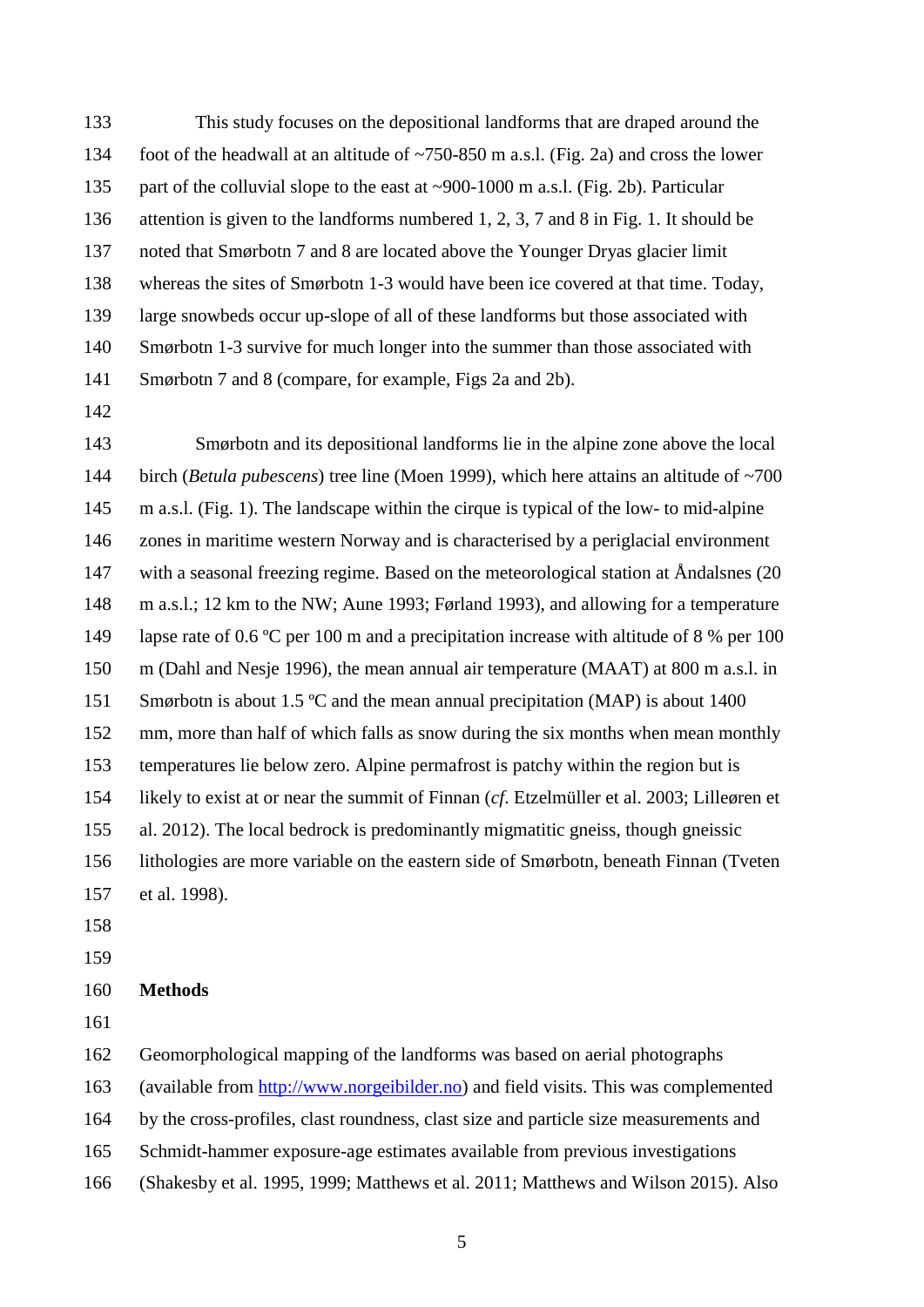available for this paper was a new cross-profile from Smørbotn 7 and Schmidt- hammer exposure-age dating (SHD) of Smørbotn 8. Cross-profiles were based on breaks of slope using a tape and Suunto clinometer. Clast roundness measurement was based on the roundness chart of Powers (1953) and samples of 50 boulders: use of clast roundness histograms was supplemented by calculation of percentage angularity and mean roundness (Matthews et al. 2011; see also Matthews 1987). SHD techniques were the same as those detailed in Matthews and Wilson (2015) apart from the use of one impact per boulder (rather than three) from each site associated with Smørbotn 8. Their 'Romsdalsalpane/Valldalen' linear age-calibration equation, *y* = 37022.951 – 176 656.28571*x*, was used, where  $y =$  SHD age and  $x =$  mean R-value. This uses two control points derived from a modern landslide and bedrock road cuttings (young control point) and Younger Dryas moraines (old control point). SHD ages and their 95% confidence intervals take account of the sampling error of the landform (*Cs*) as well as the error associated with the calibration curve (*Cc*) and have been rounded to the nearest 5 years. The main sources of error are the relatively small sample sizes used to derive *Cs* and uncontrolled lithological variations within the gneissic bedrock of Smørbotn, which may not be reflected in *Cc*. Snow, ice and debris fluxes affecting each landform were assessed qualitatively by comparative observations of the sites made over several field seasons with particular reference to the local nature of the cirque headwall and surrounding slopes, the extent of extant snowbeds, and the nature and distribution of debris associated with these. **Results** *Smorbotn 1* Smørbotn 1 is an arcuate depositional ridge that has been extensively investigated by Shakesby et al. (1995, 1999) and was SHD dated by Matthews and Wilson (2015). This landform extends over a horizontal distance of about 380 m close to the foot of the cirque headwall (Figs 3a and 4a). The principal morphological feature is a prominent main ridge, which consists of two lateral limbs separated by a large central breach eroded by the snow meltwater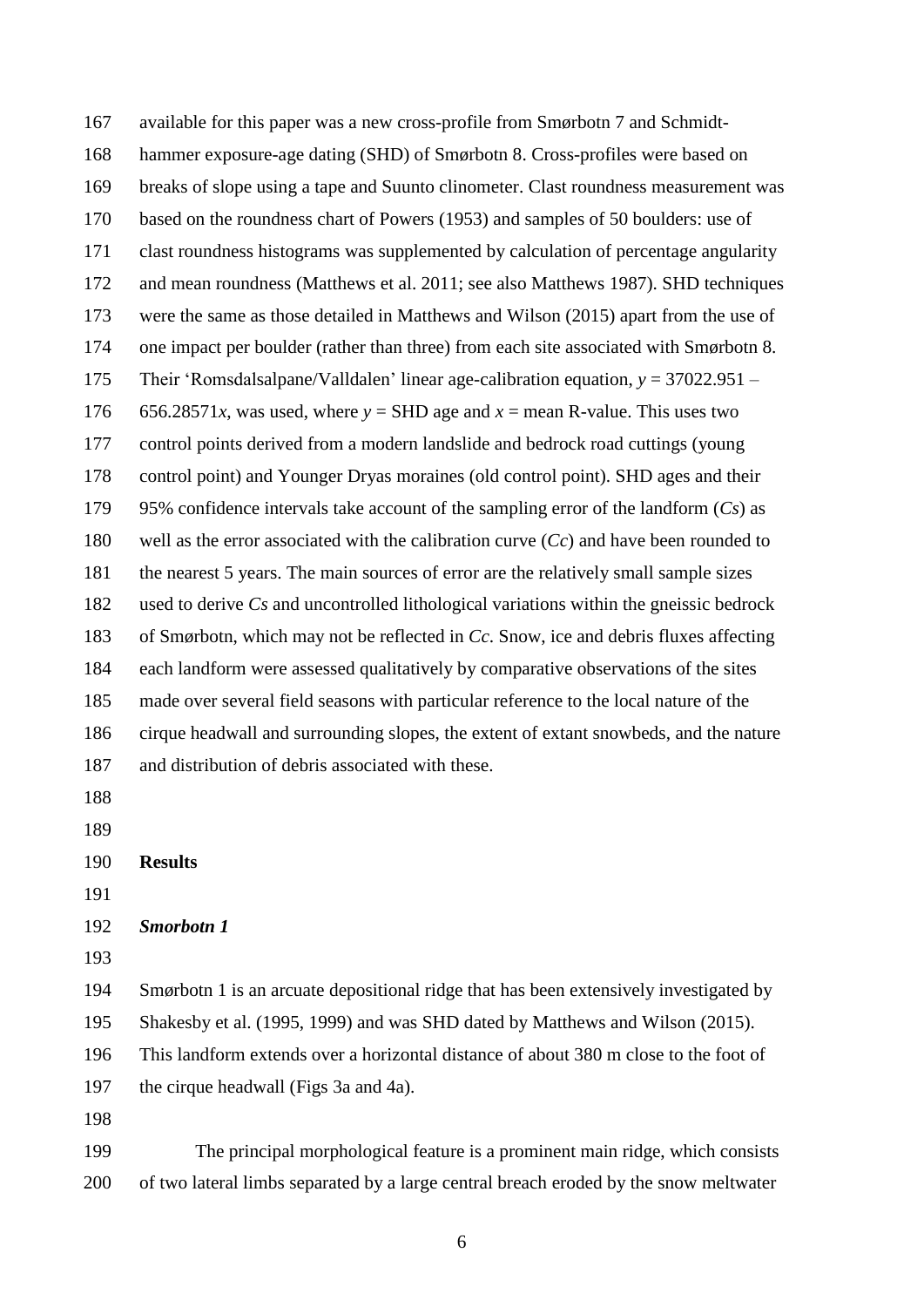stream. The main ridge is up to 30 m wide at its base and its crest extends up to an estimated 100 m from the bedrock slabs of the backwall and stands up to 5 m above the outer edge of the large area of snow accumulation. The area of this semi- permanent snowbed/residual ice body shown in Fig. 3a is typical for mid-August but depends in part on the amount of snow avalanching annually from the upper parts of the headwall. As is the case for all the landforms in the cirque, the distal slope of the main ridge (maximum slope angle 36 º) is steeper than the proximal slope (maximum slope angle 32 º) and the down-slope limit of the distal slope is more difficult to define as it merges into the valley-side slope below (Fig. 4a).

 Important minor morphological features include a group of several small ridges up to 1.2 m high located towards the south-eastern end of the landform where the lateral limb takes on a ramp-like cross-section without a proximal slope (Fig. 5a). Shakesby et al. (1999) recognised five of these small-scale ridges on the surface of the ramp and described their asymmetrical cross-profiles with relatively low-angle, smooth and compacted proximal slopes. These minor ridges were interpreted as snow- push ridges by Shakesby et al. (1999). A similar secondary ridge, which contains more boulders, runs parallel to the main ridge low on the proximal slope of the western limb (Fig. 5b).

 Both the major (Shakesby et al. 1995) and the minor ridges (Shakesby et al. 1999) are composed of diamictons with a predominantly sandy matrix and variable quantity of larger clasts. Samples of clasts from the ridges are mostly characterized by an angular modal class but are distinctly less angular than supranival clasts sampled from the snowbed surface, which have a very angular modal class. Ridge clasts are also marginally more angular than subnival clasts sampled from beneath the snowbed (a substantial number being subangular).

229 SHD ages for Smørbotn 1 are close to modern:  $-1210 \pm 945$  years and 815  $\pm$  1000 years, for the western and eastern limbs of the main ridge, respectively (Matthews and Wilson 2015), which imply the landform is currently active. 

*Smørbotn 2 and 3*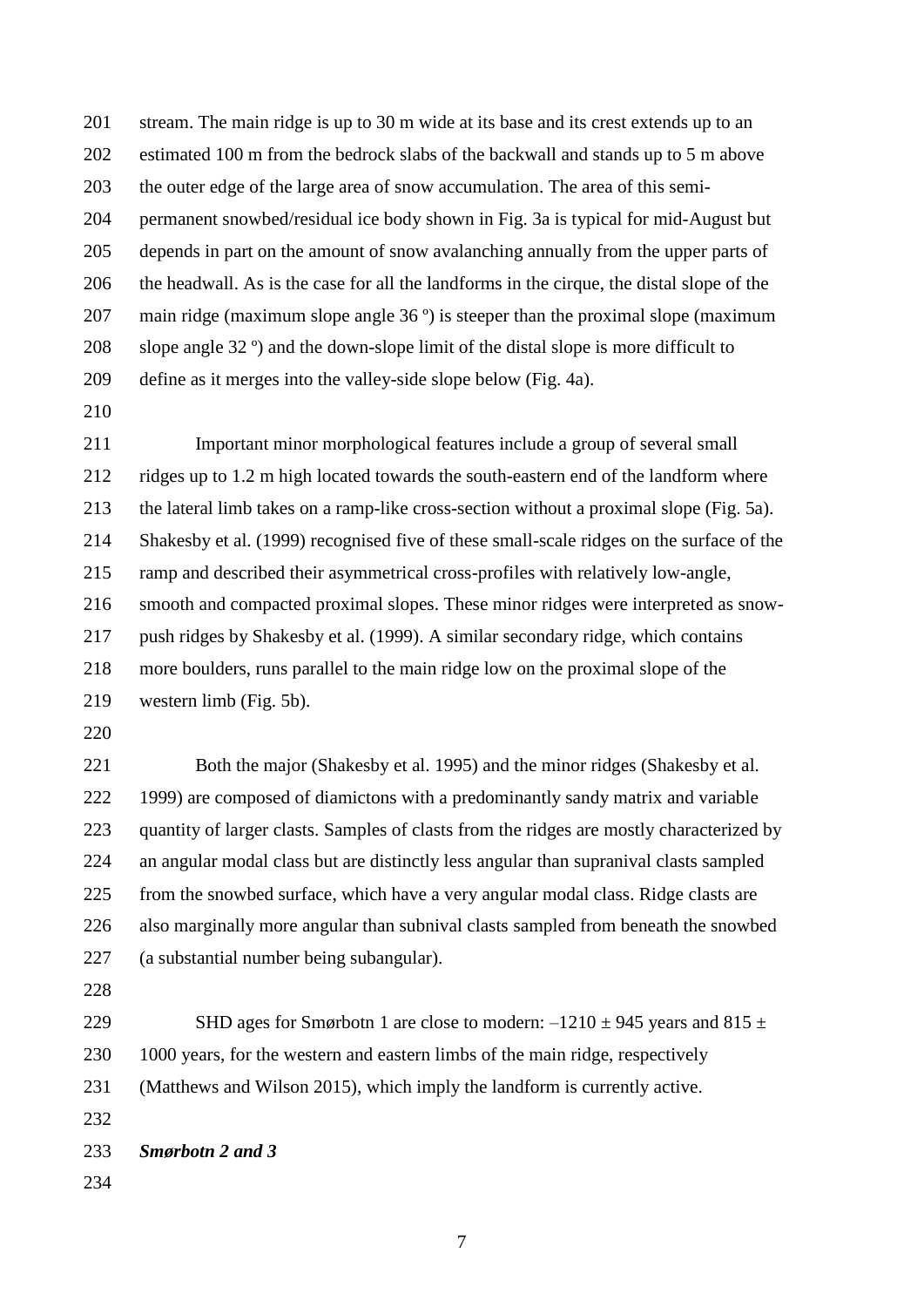Smørbotn 2 and 3 are linear to sub-arcuate ridges composed of diamictons, and they extend over horizontal distances of about 300 m and 360 m, respectively. Both lie closer to the foot of the bedrock headwall of the cirque than Smørbotn 1 and are separated from the headwall by relatively narrow semi-permanent snowbeds fed by snow avalanches (Figs 3b and 4b). The estimated maximum distance from the foot of the headwall to the crest of the main depositional ridge of both landforms is no more than 30 m.

 The geomorphology of Smørbotn 2 was investigated by Shakesby et al. (1995, 1999) but it has not been dated. It consists of a single main ridge at its west end, which takes on a ramp-like cross section (proximal slope absent) at its eastern end. The ridge, which stands up to about 3 m above the lower edge of the proximal snowbed, has a basal width of up to 60 m, largely accounted for by the steep but relatively long distal slope (maximum distal slope angle 36º, length about 45 m; maximum proximal slope angle 26º, length about 10 m) (Fig. 4b). Two meltwater streams drain from the snowbed and cross the ridge at low points but notably have not incised into the ridge. Several fragments of minor ridges (<1 m high) occur proximal to the main ridge (Fig. 5c), which have been described by Shakesby et al. (1999).

 Smørbotn 3 is the narrowest of the landforms in Smørbotn. The best developed ridge form is associated with the eastern half of the landform, adjacent to where the proximal snowbed tends to be most extensive (Fig. 3c). The main ridge, which stands up to about 2.5 m above the snowbed edge and is no more than 30 m wide, is breached in two places by meltwater streams. Several partial breaches exist in the western section of the landform, which forms a ramp rather than a ridge (Fig. 4c). Slope profiles in Shakesby et al. (1995) and Matthews et al. (2011) indicate a maximum distal slope angle of 33º and a maximum proximal slope angle of 27º. Another notable feature of Smørbotn 3 is a distinct secondary ridge with a maximum height of about 0.5 m which extends for a distance of about 30 m parallel to the crest of the main ridge on its proximal side (Fig. 5d). All clast samples from major and minor ridges examined by Shakesby et al. (1995) had an angular mode with appreciable numbers of subangular clasts.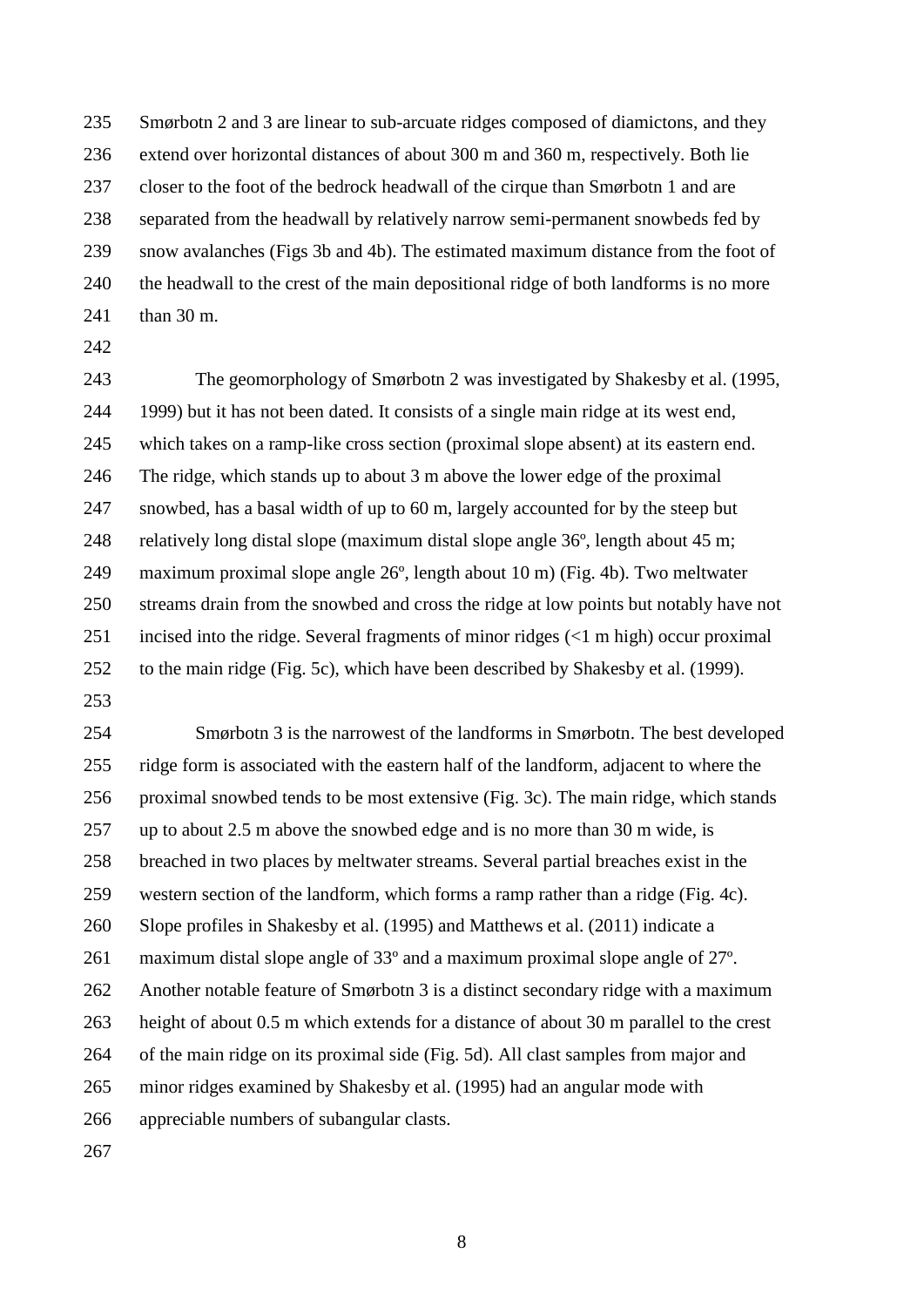268 SHD dating by Matthews and Wilson (2015) yielded ages of  $-1355 \pm 1240$ 269 years and  $140 \pm 1890$  years for the western and eastern parts of the main ridge, respectively.

*Smørbotn 7 and 8*

 Smørbotn 7 and 8 are lobate rather than linear or arcuate in plan (Figs 3d and 3e). They take the form of mid-slope 'bulges' on the mountain-side with relatively flat, largely bench-like, boulder-strewn upper surfaces and long, steep distal slopes, which reveal a fine matrix as well as clasts up to boulder size (Figs 6a and 6b). They extend for horizontal distances of 470 m and 310 m, respectively, and the outer edges of their upper surfaces lie up to 60 m from the toes of the associated colluvial fans. A high concentration of boulders produced by the gravity sorting of debris, characterises the lower fringe of the distal slopes (Fig. 6b).

 Unlike the largely smooth bedrock slabs of the headwall behind Smørbotn 1-3, the bedrock on the upper slopes of Finnan is highly weathered and eroded into rocky pinnacles and gullies. These upper slopes are the source of debris transported towards Smørbotn 7 and 8 by rock fall and snow avalanche and reworked by debris flows and meltwater streams on the colluvial fans. Although boulder roundness was not measured on these landforms, observation clearly confirms an angular modal class, similar to the majority of sites where roundness has been measured at Smørbotn 1-3. 

 A cross-profile through the northern limb of Smørbotn 7, the larger of the two landforms, is shown in Fig. 7. The maximum angle of the distal slope on the profile of 38º is representative of the distal slope elsewhere on Smørbotn 7. This contrasts with the maximum angle of the proximal slope of 15º, which is similar to the maximum slope of the toe of the alluvial fan to the east. The cross-profile includes three transverse ridges of low relief separated by shallow furrows (illustrated in Fig. 9a), which are about 7-8 m apart and separated from the toe of the colluvial fan by a trough that is up to 5 m deep measured against the crest of the proximal ridge (see also Fig. 6a). Elsewhere, a single broad ridge occurs along parts of the edge of the bench. Proximal troughs are less well developed or absent away from the cross-profile: the absence of troughs and ridges likely indicates where past snow-avalanche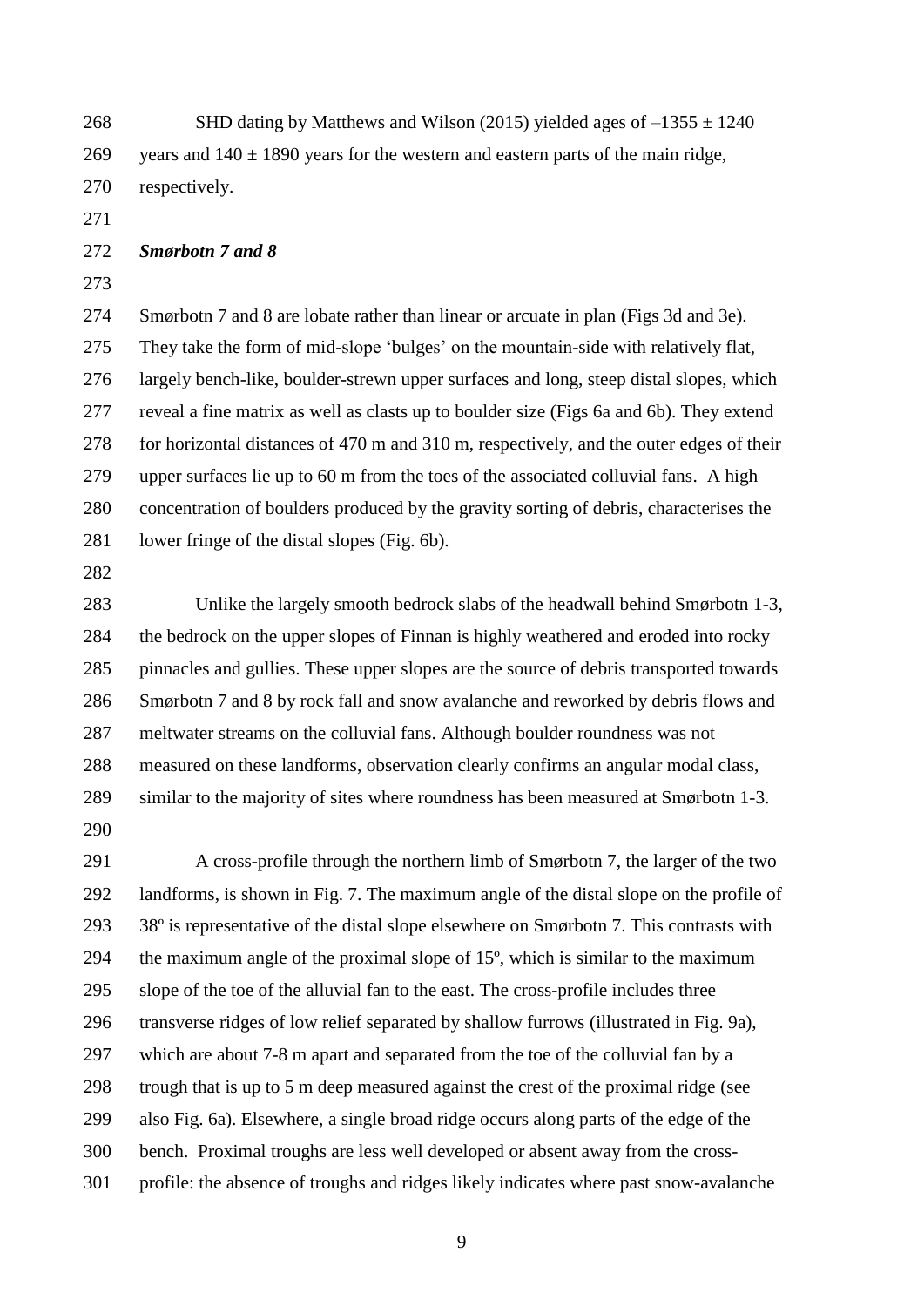activity has overtopped the landform and may have eroded ridges, filled in troughs and/or prevented their formation. Another distinctive minor feature associated with the area of transverse ridges is upstanding elongate boulders shown in Fig. 9b: these were not observed on any of the other landforms in the cirque.

 Smørbotn 8 is in many ways a smaller version of Smørbotn 7 with a similar lobate form in plan, a bench-like upper surface with ridges near the outer margin (Fig. 3e) and a long, steep distal slope (Fig. 6b). Three poorly-developed transverse ridges 20-30 m apart, which are separated by shallow troughs, can be recognized on the upper surface near the centre of the bench (Fig. 3e).

313 Matthews and Wilson (2015) obtained SHD ages of  $13,995 \pm 1070$  years and 14,635  $\pm$  1060 years for the northern and southern limbs, respectively, of Smørbotn 7. Schmidt-hammer R-value distributions from Smørbotn 8 are summarized in Fig. 8 and the resultant SHD ages are shown in Table 1. Mean R-values yielded SHD ages 317 of  $10,770 \pm 2245$  years and  $13,095 \pm 2120$  years for the southern and northern limbs, 318 respectively. An age of  $7200 \pm 1715$  years was obtained for the surface of the colluvial (avalanche) fan associated with Smørbotn 8.

- 
- 

## **Discussion**

## *Pronival rampart development at Smørbotn 2 and 3*

 On the basis of their morphology, sedimentological composition and landscape setting, there can be little doubt that Smørbotn 2 and 3 are undisputed pronival

ramparts. These characteristics agree with several proposed diagnostic criteria derived

from theoretical considerations (see especially Ballantyne and Benn 1994) and/or the

 empirical evidence of actively developing pronival ramparts (see especially, Shakesby 1997; Hedding and Sumner 2013).

 These landforms comprise single linear to sub-arcuate main ridges or ramps, which lie close to the foot of the bedrock backing cliff. The maximum ridge-crest to cliff-foot distance of 30 m places the whole of both landforms well within the roughly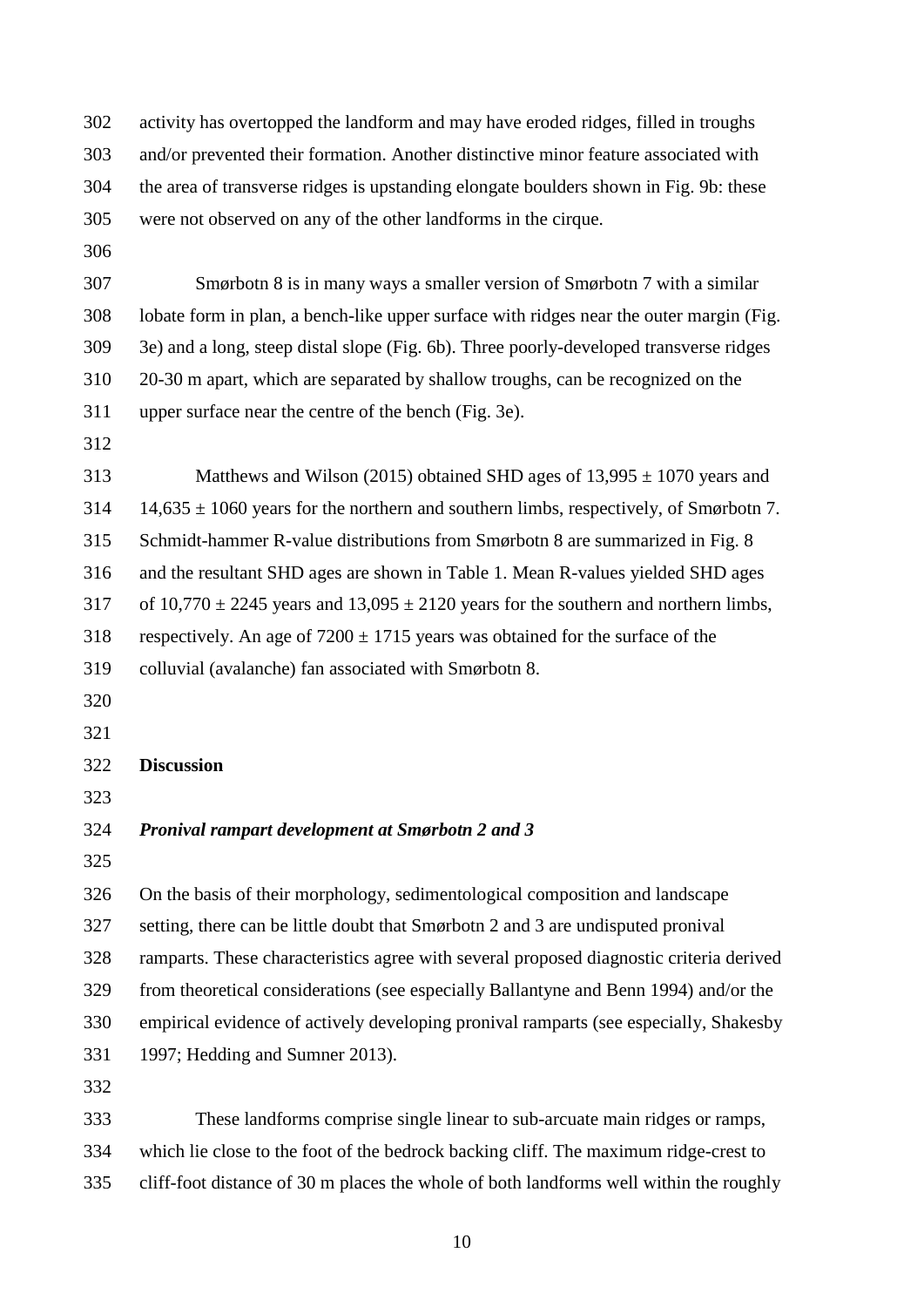estimated 30-70 m backwall to ridge crest distance necessary for a snowbed that is steep enough for supranival sediment transport, which probably requires slope angles  $338 \rightarrow 20^\circ$ , yet thin enough to avoid conversion of snow to glacier ice, which may require >30 m snow thickness (Ballantyne and Benn 1994; Benn and Evans 2010). Ridge and ramp morphology is consistent with snowbeds repeatedly forming in the same place, though snowbed dimensions vary annually, particularly in response to the extent of snow-avalanche activity, as has been observed at these sites (Fig. 10a).

 Matthews et al. (2011) pointed to the intimate relationship between pronival ramparts and snow-avalanche activity in Smørbotn: although pronival ramparts are fed by frequent additions of snow-avalanche debris, they can also be absent, breached and/or destroyed by high-magnitude events. Smørbotn 2 and 3 have formed beneath steeply sloping parts of the bedrock cliffs that are not vertical and are therefore conducive to snow accumulation and slab avalanches (Schweizer et al. 2003; McClung and Schaerer 2006). At these sites the avalanches appear to be relatively small, largely non-erosive and relatively clean, normally transporting only small increments of debris onto the ramparts during each event.

 Short proximal slopes to the ridges and ramp-like sections are explicable in terms of infilling by long-term rockfall and snow-avalanche deposition (Fig. 10b) and subsequent reworking by subnival and pronival processes (Shakesby et al. 1995). Long distal slopes reflect the overtopping of the ridge crests by relatively high- magnitude snow-avalanche and rockfall events. Where proximal slopes are best developed, these may be steepened by snow-push processes, evidence for which includes the minor ridges proximal to the main ridge crests (Shakesby et al. 1995). 

 Although coarse sediment textures, predominantly angular clasts and associated openwork fabrics have been widely noted in relation to pronival ramparts and proposed by some as diagnostic (e.g. Washburn 1979; White 1981; Ballantyne and Kirkbride 1986; Ballantyne 1987; Hedding et al. 2007) other pronival ramparts contain diamictons with an appreciably fine matrix consistent with the sediments at Smørbotn 2 and 3 (cf. Harris 1986, Hall and Meiklejohn 1997). The former type of sediments is likely where coarse rockfall debris generation by frost weathering is the dominant process. This would explain the angular mode in clast roundness data but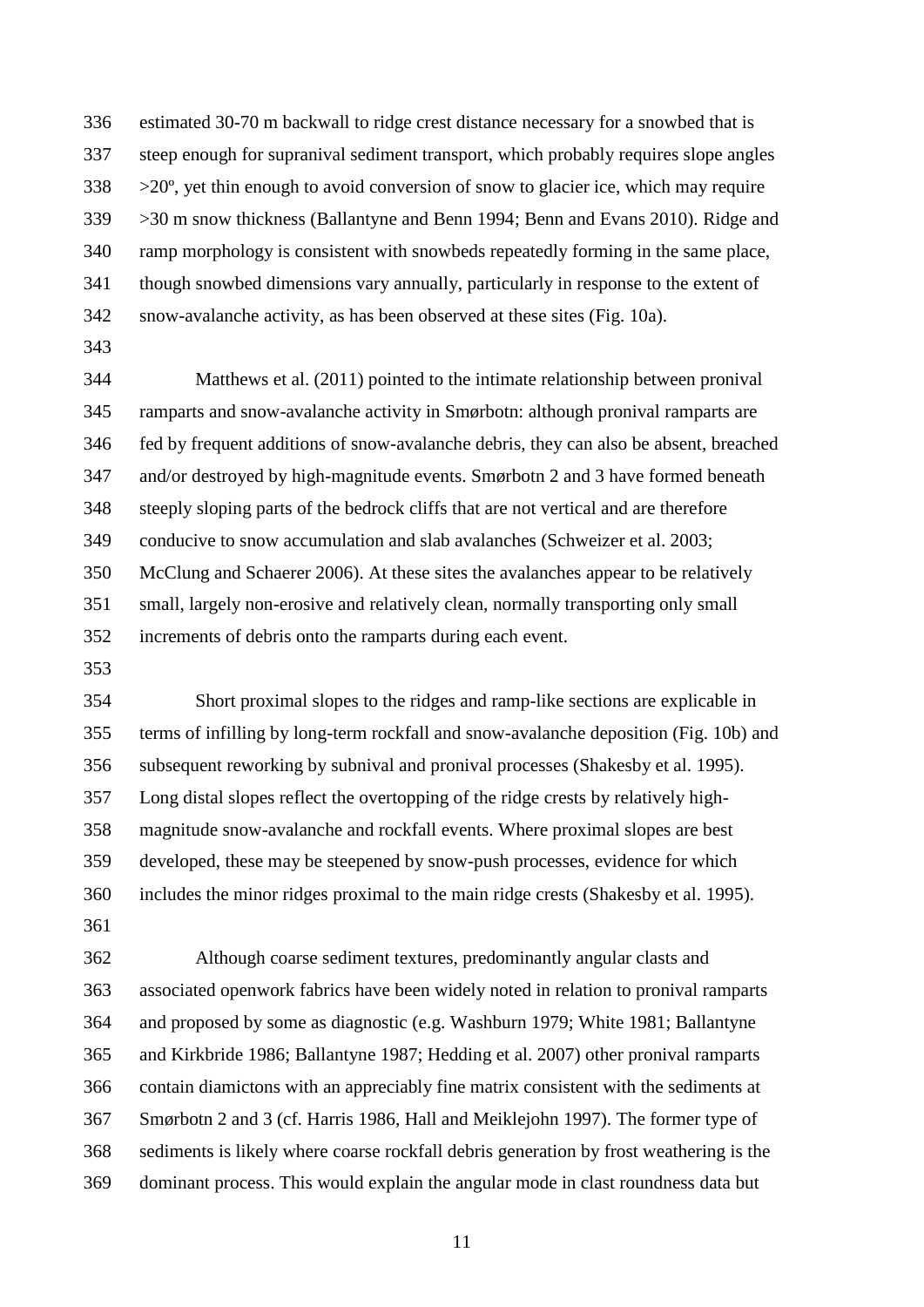not the abundant fine matrix. However, where snow-avalanche deposition is more

- important, as in Smørbotn, the proportion of fines may be accounted for by the nature
- of the debris being removed from the backwall, which could have been concentrated
- further by supranival wash (Derbyshire et al. 1979) and deposited and reworked in
- subnival or pronival positions by streams, debris flows and/or solifluction (Shakesby
- 1997).
- 

 The SHD results from Smørbotn 3 are consistent with active, modern surfaces with few relatively old boulders exposed on the surface of the ridge, the apparent negative (futuristic) age of the western limb being attributable to limitations of the calibration curve (Matthews and Wilson 2015). However, both Smørbotn 2 and 3 are probably much older than the exposure ages of their surface boulders. Indeed, there is no reason to think that these landforms have not been developing since the melting of the Younger Dryas glacier that occupied the cirque; their development throughout the Holocene being dependent on fluctuations in the rates of rockfall and snow- avalanching. It would be expected that such century- to millennial-scale fluctuations in snow-avalanche activity would reflect, at least to some extent, the known temporal pattern of Holocene glacier and climatic variations in southern Norway (Matthews and Dresser 2008; Nesje et al. 2008; Nesje 2009; Fig. 11).

## *The pronival rampart/moraine transition at Smørbotn 1*

 Smørbotn 1 appears to represent the transition from a pronival rampart to a moraine (i.e. a landform deposited directly by a glacier). It is not a significantly larger ridge than either Smørbotn 2 or 3 but its arcuate plan form extends much farther from the foot of the backwall. The proximal snowbed is therefore larger and thicker than at Smørbotn 2 or 3 and, at its greatest extension from the backwall, the planform of the terminal section (Fig. 3a) is reminiscent of the 'snout' of a very small glacier. The relatively large terminal breach in the main ridge is moreover consistent with a relatively large meltwater stream issuing from a glacier.

 Another distinctive feature of the main ridge is its well-developed, steep 402 proximal slope: the ridge takes on a ramp-like form only at its southern extremity. A steep proximal slope may conceivably be produced by a snow-push mechanism, as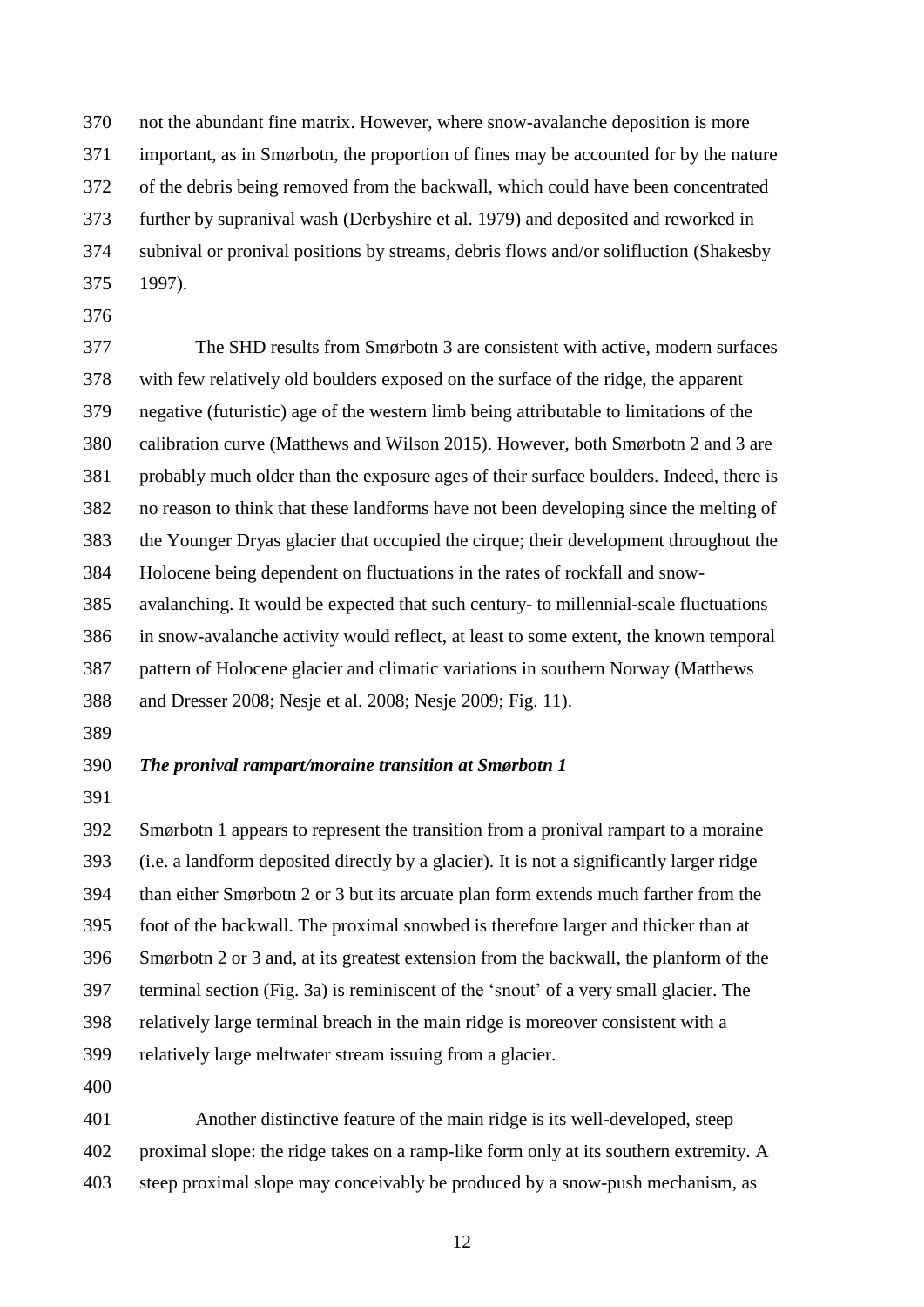advocated by Shakesby et al. (1999) for the minor ridges on the ramp-like section. However, its scale is more likely to be accounted for by a combination of glacial erosion, push and bulldozing by a rigid glacier tongue moving over bedrock slabs in its upper part and diamicton nearer to its terminus. Although clast roundness at most of the sites investigated at Smørbotn 1 (Shakesby et al. 1995) exhibits an angular mode, the substantial proportion of subangular clasts is consistent with subglacial abrasion (Boulton 1978; Lukas et al. 2013), which is likely to be effective even beneath very small glaciers (*cf*. Matthews 1987). Thus, we suggest that moraine ridge formation at Smørbotn 1 involved subglacial as well as supraglacial sediments. Furthermore, rather than a 'protalus moraine' of the type envisaged by Ballantyne and Benn (1994), which is simply the product of the deposition of supraglacial debris by a dumping process, we propose a 'push moraine' origin that is built up incrementally and incorporates a wider range of sedimentary material. Pushing (bulldozing) of proglacial sediments seems to be the dominant mechanism of recent moraine ridge formation at warm-based (temperate) glaciers at relatively low altitudes in southern Norway (Winkler and Matthews 2010).

 Shakesby et al. (1999) argued strongly that Smørbotn 1 was a pronival rampart produced by a snowbed rather than a moraine ridge produced by a glacier. Based largely on similarities to the adjacent pronival ramparts, snowbed thickness and snow density, they concluded that the minor ridges could be accounted for by the snow- push mechanism and that this mechanism could be scaled-up to account for the main ridge. However, the maximum ridge-crest to cliff-foot distance of 100 m lies beyond the lower limit normally regarded as necessary to produce sufficient snow thickness for the transformation of snow to ice. Snow densities measured at the site by 429 Shakesby et al. (1999) of up to 900 kg m<sup>-3</sup> exceed the value of 830 kg m<sup>-3</sup> indicative of ice rather than firn (Benn and Evans 2010). The maritime location of Smørbotn is, moreover, conducive to melting and refreezing of snow, which would allow snow to glacier ice transformation exceptionally rapidly, perhaps at snow thicknesses as little as 13 m (Paterson 1994; Benn and Evans 2010). In addition, accumulation of snow from snow-avalanches is likely to produce much larger and thicker snowbeds than those observed by us or shown on aerial photographs taken in mid- to late summer. Indeed, evidence of the former existence of a thicker snowbed and/or glacier is provided by the relatively light colouration of the bedrock (indicative of clean rock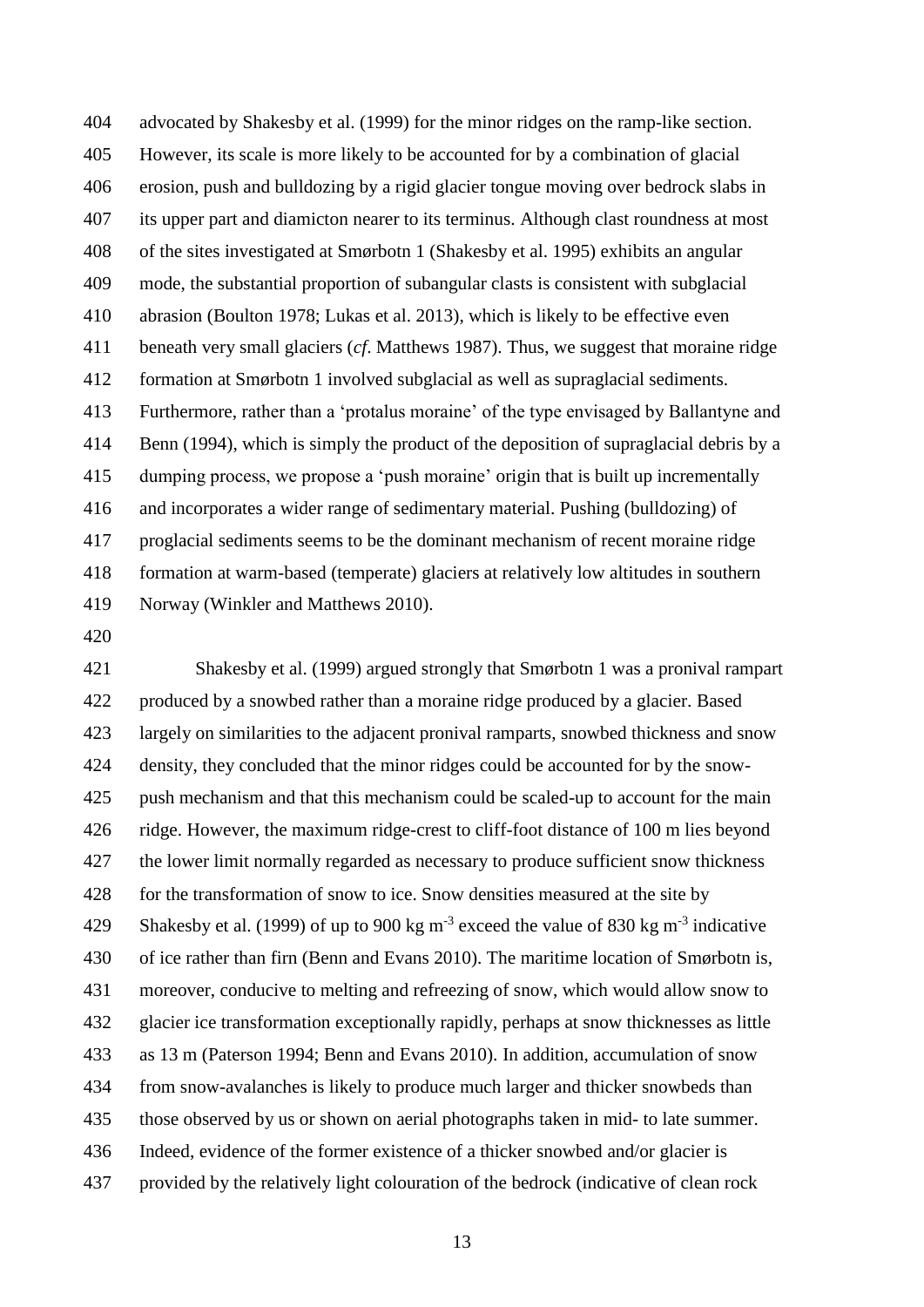surfaces devoid of lichens) that can be seen well above the snowbed edge in Figs 3a and 4a. This light zone implies that extremely large snowbeds are banked against the backwall early in the ablation season. Furthermore, snow-avalanche activity may have been greater, and/or the snowbeds may have persisted for longer, in the recent past (see below).

 The SHD dates from Smørbotn 1 indicate a surface composed primarily of recently deposited boulders. The dates alone are insufficient to distinguish between an active pronival rampart and a recent moraine that continues to be subject to boulder deposition from snow-avalanches. However, the SHD ages are compatible with the existence of a Little Ice Age glacier at this site. It is firmly established that many southern Norwegian glaciers were larger in the Little Ice Age of the last few centuries than at any time since the early Holocene (Nesje et al. 2008; Matthews and Dresser 2008; Nesje 2009). Based on accurate historical evidence at several glaciers, and less accurate lichenometric dating at many more, their Little Ice Age maxima can be precisely dated to the mid-eighteenth century (Grove 1988, 2004; Bickerton and Matthews 1993; Matthews 2005). Hence, it is proposed here that a major phase in the development of the main ridge at Smørbotn 1 involved deposition by a small, temperate (warm-based) glacier in the Little Ice Age when mean annual snowfall was likely to have been higher than it is today and mean summer air temperature lower (Nesje et al. 2007a). These climatic conditions would, in turn, have led to larger and/or more frequent avalanches (Grove 1972, Nesje et al. 2007b; Vasskog et al. 2011), a thicker snowbed, and glacier growth at the site.

 Glaciers may have first formed at the site during mid-Holocene neoglaciation (Matthews 2013) and expanded several times (as suggested by the Holocene glacier variations shown in Fig. 11). Each expansion would have added a new sediment increment to the moraine ridge. Indeed, it is probable that during the long-term development of Smørbotn 1, the main depositional processes alternated between those characteristic of a pronival rampart fronting a large late-lying snowbed and a moraine ridge fronting a small glacier. In this respect, the depositional ridge might be interpreted as a polygenetic landform that has crossed several transitions from pronival rampart to moraine, and *vice-versa*.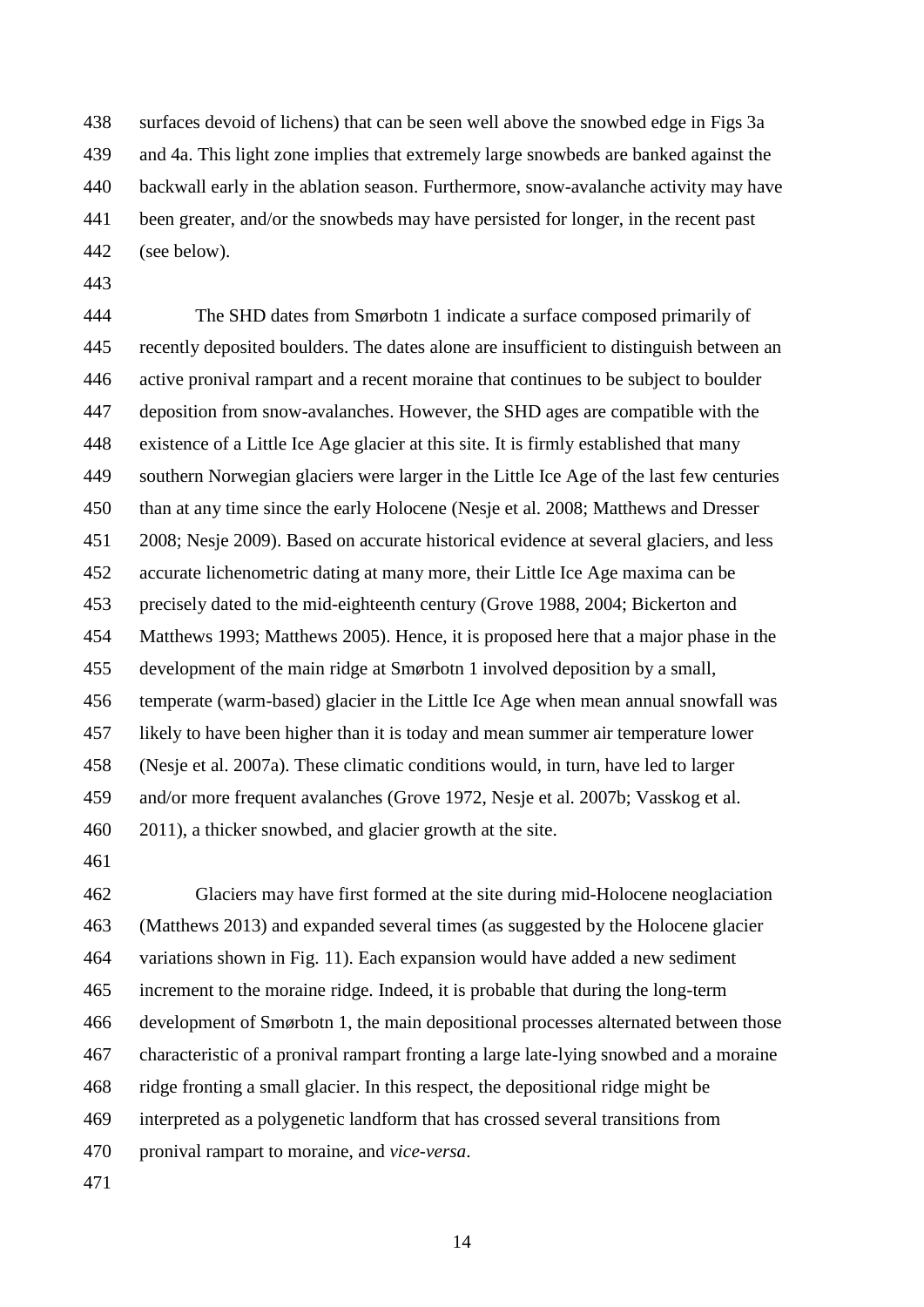# *The development of Smørbotn 7 and 8 and the possibility of a pronival rampart/rock glacier transition*

 For these landforms, we follow Haeberli (1985), Barsch (1992, 1996), Haeberli et al. (2006), Berthling (2007), Kääb (2013) and others in defining a rock glacier as an accumulation of rock debris with interstitial ice, segregation ice or an ice core that deforms, fundamentally by creep, under the force of gravity. In valley-wall or talus- foot locations where debris supply is sufficient, they develop distinctive lobes with transverse ridges and furrows (creep or flow structures) on their upper surface. Such 'lobate rock glaciers' were termed 'protalus lobes' (rather than 'rock glaciers') by Whalley and Martin (1992), Hamilton and Whalley (1995), Whalley and Assiz (2003), Harrison et al. (2008) and Whalley (2009). Active rock glaciers of this type are typically indicative of a permafrost environment with a negative mean annual air 485 temperature of  $-2$  to  $-6$  °C and an annual precipitation of 500 to 1500 mm (Etzelmüller and Frauenfelder 2009), generally in somewhat colder and drier climatic conditions than glaciers (Brazier et al. 1998; Humlum 1998; Sattler et al. 2016).

 The bulging lobate form of Smørbotn 7 and 8, combined with evidence of low and broad transverse ridges, proximal troughs and upstanding boulders, lead us to conclude they are embryonic rock glaciers, rather than large pronival ramparts. Transverse-ridge formation at the surface of rock glaciers have been explained by the deformation of rock debris under compressive flow, possibly involving thrusting and/or buckle folding (Loewenherz et al. 1989; Kääb and Weber 2004; Springman et al. 2012; Frehner et al. 2015). Well-developed multiple transverse ridges tend to be best developed on relatively large rock glaciers and/or at sites promoting compressive flow, such as breaks of slope at valley-floor locations. Small, bench-like rock glaciers that resemble closely the small lobes of Smørbotn 7 and 8 and lack well-developed transverse ridges have also been described and seem particularly common in Svalbard (Sollid and Sørbel 1988; Berthling et al. 1998). The fact that transverse ridges are poorly developed at Smørbotn 7 and 8 may be attributed to a reduced propensity for compressional flow on a steep hillslope, combined with the embryonic nature of the landforms and their relict status (see below).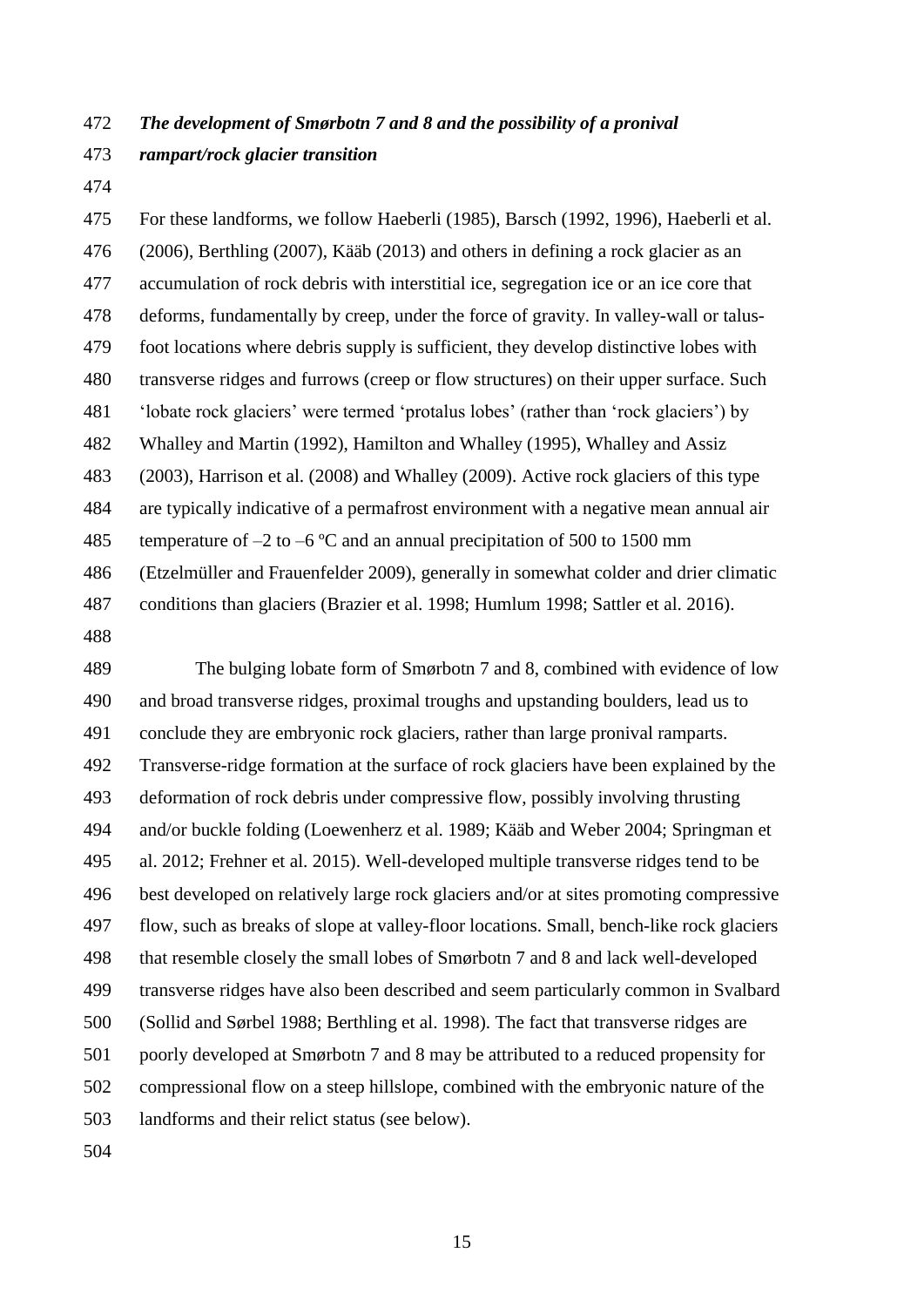Major ridges at the outer edges of small rock glaciers and their associated proximal troughs have previously been explained in three ways (Berthling et al. 1998). First, Swett et al. (1980) argued for ridges formed by the upward movement of material associated with compressional flow. Second, Liestøl (1962) attributed such ridge development to snow avalanches or rockfalls coming to rest in a narrow zone beyond a proximal snowbed. The third explanation regards the proximal troughs as thermokarst phenomena caused by ice melting in response to either climatic amelioration (Humlum 1982) or the presence of areas of extensional flow (Berthling et al. 1998). All of the above explanations seem compatible with the evidence available at Smørbotn 7 and 8.

 Upstanding boulders on the crest and upper-distal slope of Smørbotn 7 are suggestive of internal thrusting – the specific mechanism proposed by Springman et al. (2012) for the formation of transverse ridges and furrows on rock glaciers. Similar boulders, thrust up at a steep angle to the slope, have been reported from ice-cored moraines associated with high-alpine permafrost in Jotunheimen, southern Norway. However, in the case of the ice-cored moraines, deformation was induced by glacial push rather than gravity (Matthews et al. 2014).

 The position of Smørbotn 7 and 8 at the toes of large-scale colluvial fans appears essential to any explanation for the development of these rock glaciers. The fans are regarded as snow-avalanche fans because they are not as steep as talus cones and have a concave profile, characteristic of avalanche run-out (Rapp 1959; Luckman 1977; Jomelli and Francou 2000). Increments of snow and rock debris at the fan toes especially in the spring, together with intermittent summer thawing of snow, percolation and refreezing of water, and winter re-freezing, provide a potential source of ice for the ice-debris mixture necessary for rock-glacier creep (Humlum et al. 2007)

 The SHD dates indicate that Smørbotn 7 and 8 are relict landforms. Both dates from Smørbotn 7 and the date obtained from the northern limb of Smørbotn 8 fall 536 within the range  $14,635 \pm 1060$  to  $13,095 \pm 2120$  years and hence suggest that much of their development had occurred before the Younger Dryas Stadial (~12.9–11.7 ka; 538 see Fig. 11). The younger age of  $10,770 \pm 2245$  years for the southern limb of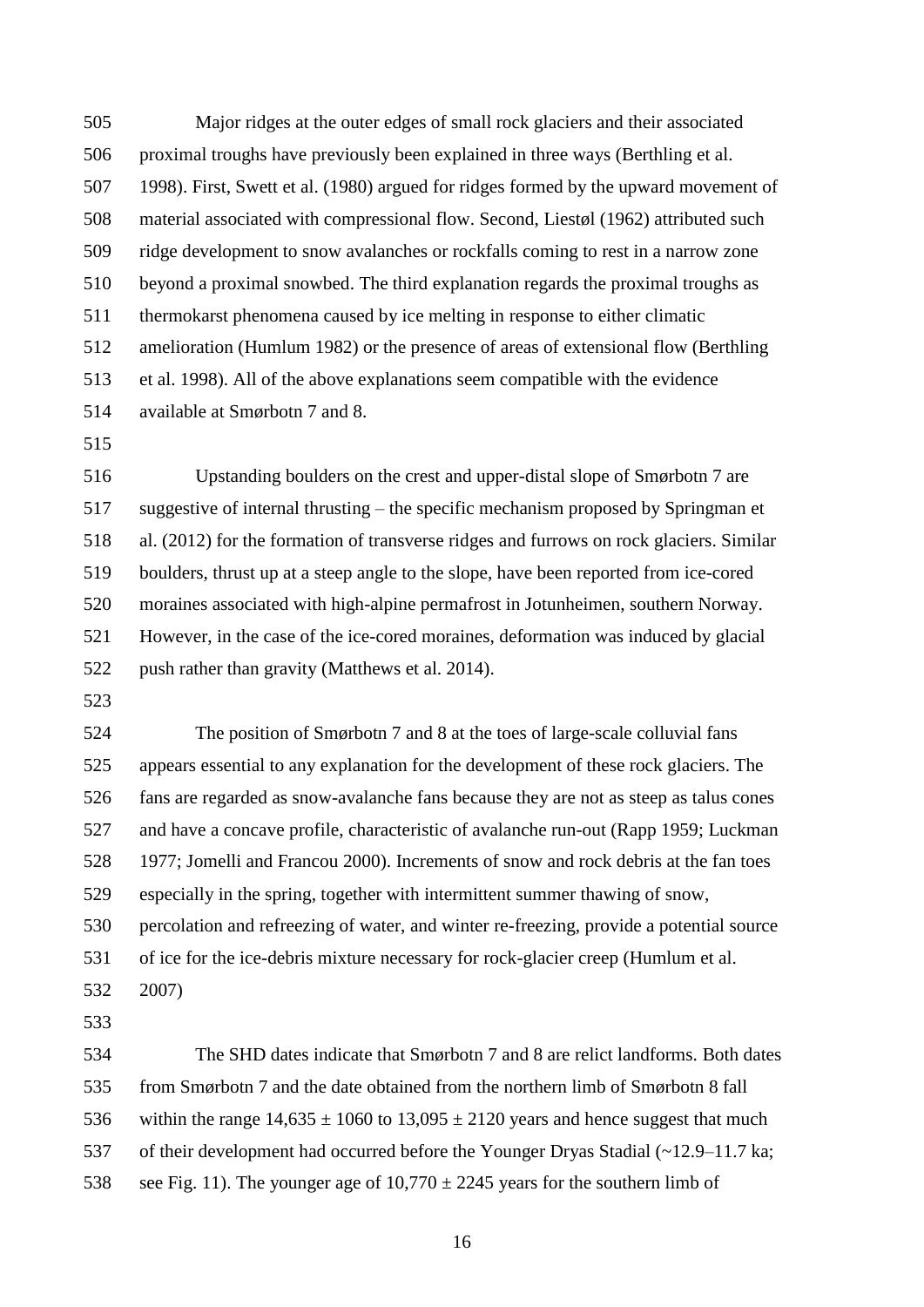Smørbotn 8 can be attributed to the cluster of Schmidt-hammer R-values in the range 50-60 (Fig. 8), which probably reflect boulders deposited by a relatively recent snow- avalanche event that exceptionally reached the rock glacier from the adjacent fan. The 542 age of  $7200 \pm 1715$  years for the associated fan surface is similarly consistent with an essentially relict landform but, in this case, exhibiting somewhat more evidence of boulder deposition during the Holocene.

 The thickness of the Late Weichselian Ice Sheet in southern Norway at the Last Glacial Maximum (LGM) is disputed. On the basis of terrestrial cosmogenic nuclide dating (TCND) of boulders and bedrock associated with similar coastal mountains to those surrounding Smørbotn, however, combined with the results of ice- sheet modelling, it is probable that the upper altitudinal limit of the ice-sheet at the LGM was ~1500 m a.s.l. in the study area (Goehring et al. 2008; Stroeven et al. 2015; Hughes et al. 2016). Thus, the rock pinnacles and gullies of the summit area of Finnan existed as nunataks at the LGM, and the slopes of Smørbotn at the sites of the rock glaciers appear to have been exposed during rapid deglaciation between about 15.0 and 14.0 ka. If these estimates are correct, formation of the rock glaciers took place over a time interval of no more than ~3000 years between deglaciation and the Younger Dryas-early Holocene transition.

 For rock glacier development to have occurred within such a relatively short time interval as a few thousand years, environmental conditions must have been very different from today. Debris supply rates would have been considerably higher during and immediately after deglaciation, when bedrock instability and colluvial activity are likely to have been triggered by glacier debuttressing (Jarman 2006; McColl 2012; McColl and Davies 2012) and permafrost degradation (Gruber et al. 2004; Gruber and Haeberli 2007; Deline et al. 2015). Permafrost is likely to have been ubiquitous during deglaciation, both on the nunataks and in the bedrock beneath the cold-based ice sheet (Sollid and Sørbel 1994; Kleman and Hättestrand 1999; Kleman and Glasser 2007; Goehring et al. 2008). Residual permafrost can be hypothesized as contributing to the necessary ice content for rock glacier creep at Smørbotn 7 and 8. Stabilization of the rock glaciers and the surrounding slopes would have accompanied continuing permafrost thaw. Interestingly, the return of a permafrost climatic regime in the Younger Dryas appears not to have produced a major resurgence in rock glacier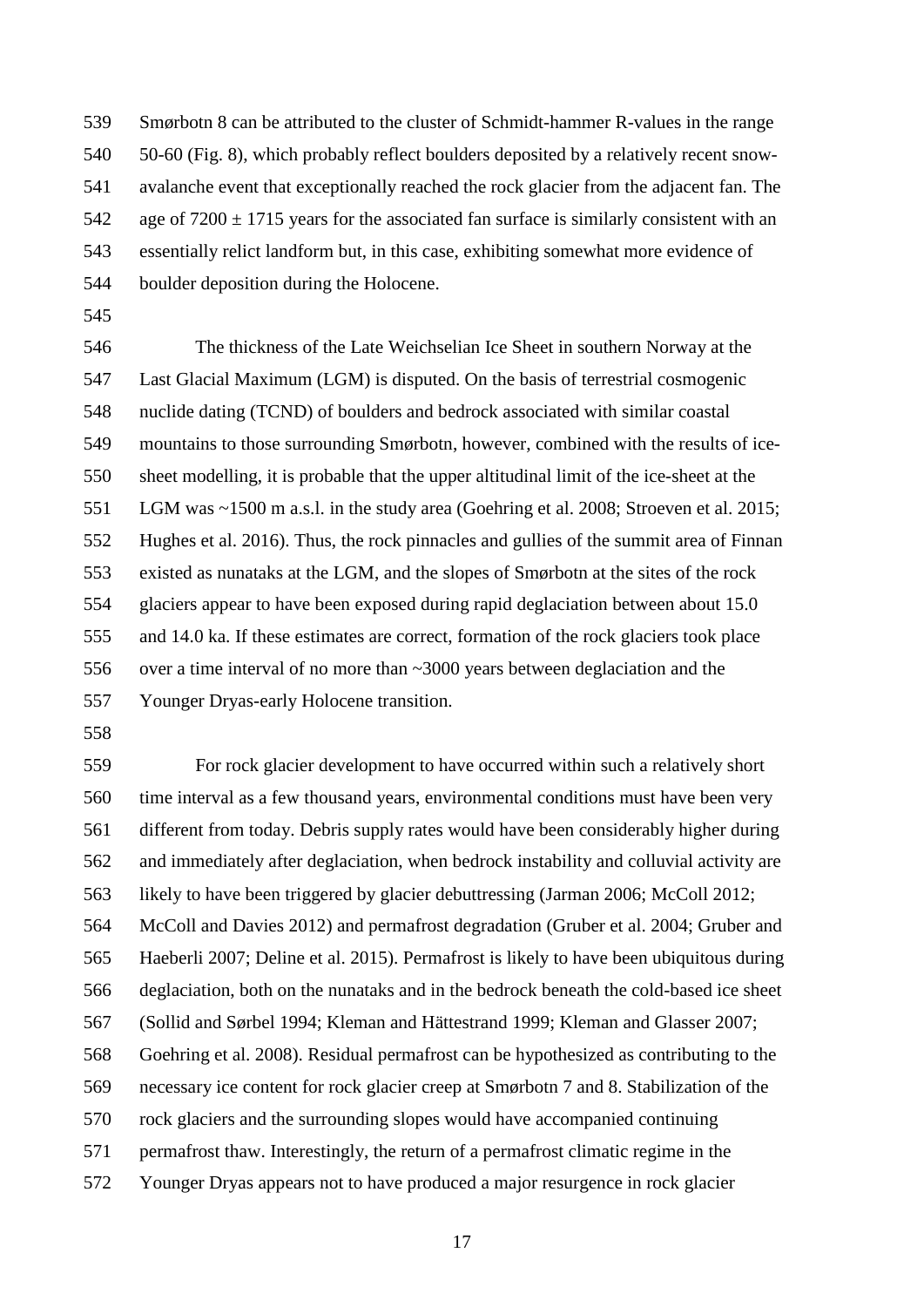development, though activity probably continued, at least at Smørbotn 8. Thus, in

terms of debris supply, Smørbotn 7 and 8 are considered to be primarily paraglacial

and/or paraperiglacial landforms dependent on complex interactions between

paraglacial and/or paraperiglacial slope processes shortly after deglaciation (*cf*.

Ballantyne 2002; Mercier 2008). In terms of rock glacier movement, however, they

- are the product of periglacial processes.
- 

 In rock-glacier development, a pronival rampart might form the earliest stage, as suggested in the model of Haeberli (1985), Strelin and Sone (1998), Haeberli et al. (2003), Scapozza et al. (2011), Kääb (2013) and Scapozza (2015). If so, the extreme lateral margins of Smørbotn 7 and 8 could be viewed as evidence of this transient stage, prior to the majority of both landforms having been transformed into rock glaciers by permafrost creep. Although this remains a possibility, at least in theory, it seems an unnecessary complication in the cases of Smørbotn 7 and 8. We prefer, therefore, to view these landforms as embryonic rock glaciers developed entirely by permafrost creep within the colluvial fans without a pronival rampart precursor.

- 
- 

### *The periglacial-glacial landform continuum and landform transitions*

 Shakesby et al. (1987) introduced the idea of a morphological and developmental continuum of large scale talus-derived landforms in Rondane, southern Norway, which extended from talus slopes to pronival ramparts, rock glaciers and ice- cored 'push-deformation' moraines. In their schematic model these landforms are characterised by different transport processes (sliding of debris over snow, gravity deformation or glacier ice-push deformation, respectively) and develop along separate pathways leaving little room for transitional forms between the recognized landform types (see also Shakesby et al. 1989). In a critical appraisal of this model, Kirkbride (1989) replaced rockfall/talus with debris supply from a broader range of debris sources, and focused on the relative importance of fluxes of snow/ice and debris as the primary determinant of the landform types (see also the related concepts and models of Giardino and Vitek 1988; Whalley 2009; and Janke et al. 2013). Thus, changes in these fluxes through time (especially due to climate change) and over space (due to local site characteristics) can be seen as important dimensions of the landform continuum, and transitions of one landform type to another are accommodated. These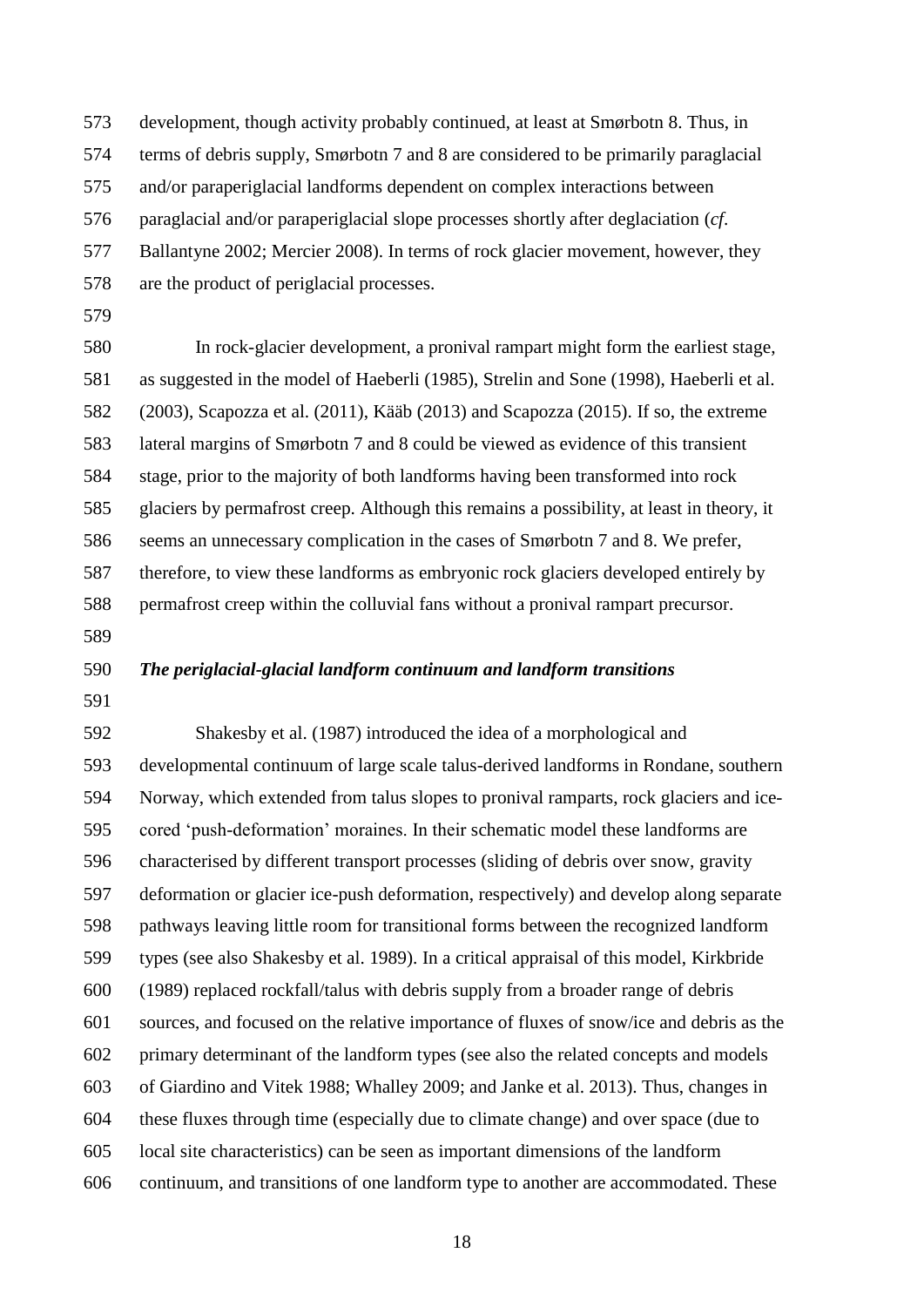ideas may be taken further in the light of the pronival ramparts and related landforms in Smørbotn, resulting in an improved conceptual model of part of the periglacial- glacial landform continuum and containing potential transitional landforms (Fig. 12). 

 As many environmental factors are held constant within the Smørbotn cirque, and SHD ages have been determined, it is possible to infer the range of potential causal factors affecting the differences between the various landforms. The main differences relate to: (1) the extent of the extant snowbeds, and hence identification of glacier formation at Smørbotn 1 during the Little Ice Age and possibly at other times during the seasonal freezing regime of the Holocene; and (2) the location of the colluvial fans and hence recognition of the relatively high rate of paraglacial and and paraperiglacial debris supply to now relict Smørbotn 7 and 8 during the permafrost regime that accompanied ice-sheet deglaciation.

 The development of Smørbotn 2 and 3 as pronival ramparts is represented at the lower left of Fig. 12. These features are active under the present seasonal-freezing climatic regime and are fed by snow and debris inputs from rockfalls and snow avalanches. With greater snow thickness at Smørbotn 1, and the transformation of snow to glacier ice, it is inferred that a pronival rampart was transformed into a push/dump moraine at this site. This landform transition therefore involved crossing a threshold from the periglacial to the glacial domains. If it is assumed that a small glacier formed at this site more than once during the Holocene (as suggested above), it is possible that the development of pronival ramparts and moraines alternated at the site. Arguably, therefore, a two-headed arrow could be inserted between push/dump moraine and pronival rampart in Fig. 12. Similar pronival ramparts at the sites of Smørbotn 7 and 8 may have been transformed into rock glaciers under the different climatic conditions that pertained following deglaciation, when debris supply was enhanced and interstitial ice or ice bodies could have developed and/or survived under the permafrost regime. However, our simpler explanation is that these lobate rock glaciers (protalus lobes) developed without the transitional pronival-rampart stage, as indicated at the upper left of Fig. 12**.** Both alternatives involve landform evolution wholly within the periglacial domain, albeit with enhanced paraglacial and/or paraperiglacial debris supply.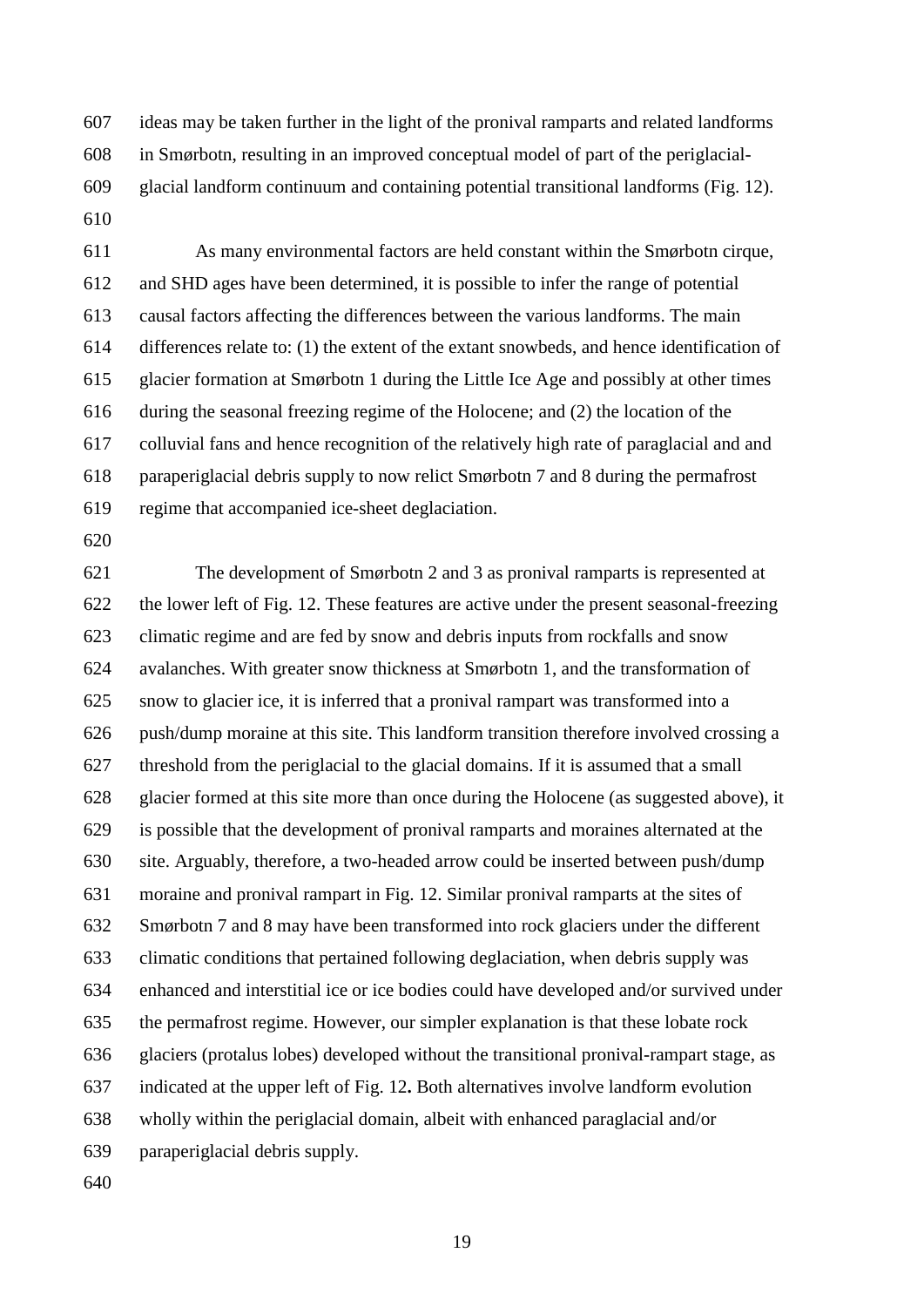Ice-cored moraines, which form a part of the periglacial-glacial landform continuum not represented in Smørbotn, are introduced at the upper right of Fig. 12. There has been much discussion in the literature concerning the possibility of the transformation of ice-cored moraines into rock glaciers and whether ice-cored moraines are rock glaciers (Østrem 1964, 1971; Barsch 1971, 1977; Etzelmüller and Hagen 2005; Lilleøren and Etzelmüller 2011; Lilleøren et al. 2013; Matthews et al. 2014). Ice-cored moraines are deposited by glaciers and the deformation that produces their transverse ridges results from glacial movement, not the force of gravity alone as is the case with rock glaciers (hence the term 'push-deformation moraine' coined by Shakesby et al. 1987). Our scheme allows for the transformation of ice-cored moraines into rock glaciers (i.e. crossing from the glacial to the periglacial domain) due to gravity deformation, which generally requires the moraines to have been deposited on sloping terrain.

 Landform transitions between pronival ramparts and rock glaciers, pronival ramparts and push/dump moraines, push/dump moraines and ice-cored moraines, and ice-cored moraines and rock glaciers, appear to be recognisable in nature. Other transitions are likely to exist, the debris-covered glacier to rock-glacier transition being a case in point. Thus, there is considerable potential to expand on our interpretation of the periglacial-glacial landform continuum. Many such transitions are associated with thresholds in the Earth-surface processes operating within and between the periglacial and glacial domains and across permafrost and seasonal- freezing regimes. As such, they are of relevance when using landforms for palaeoclimatic reconstruction. Landform transitions may be rarely encountered in present-day landscapes, however, because they are often short-lived and/or the relevant thresholds may not have been crossed during the relatively small-scale climatic fluctuations of the Holocene.

#### *Diagnostic criteria revisited*

The existence of transitional landforms adds to the difficulties in differentiating

pronival ramparts from related landforms. In the light of the landform transitions

identified in Smørbotn and analysed within the conceptual framework of Fig. 12, none

of the diagnostic criteria listed for pronival ramparts by Shakesby (1997) or Hedding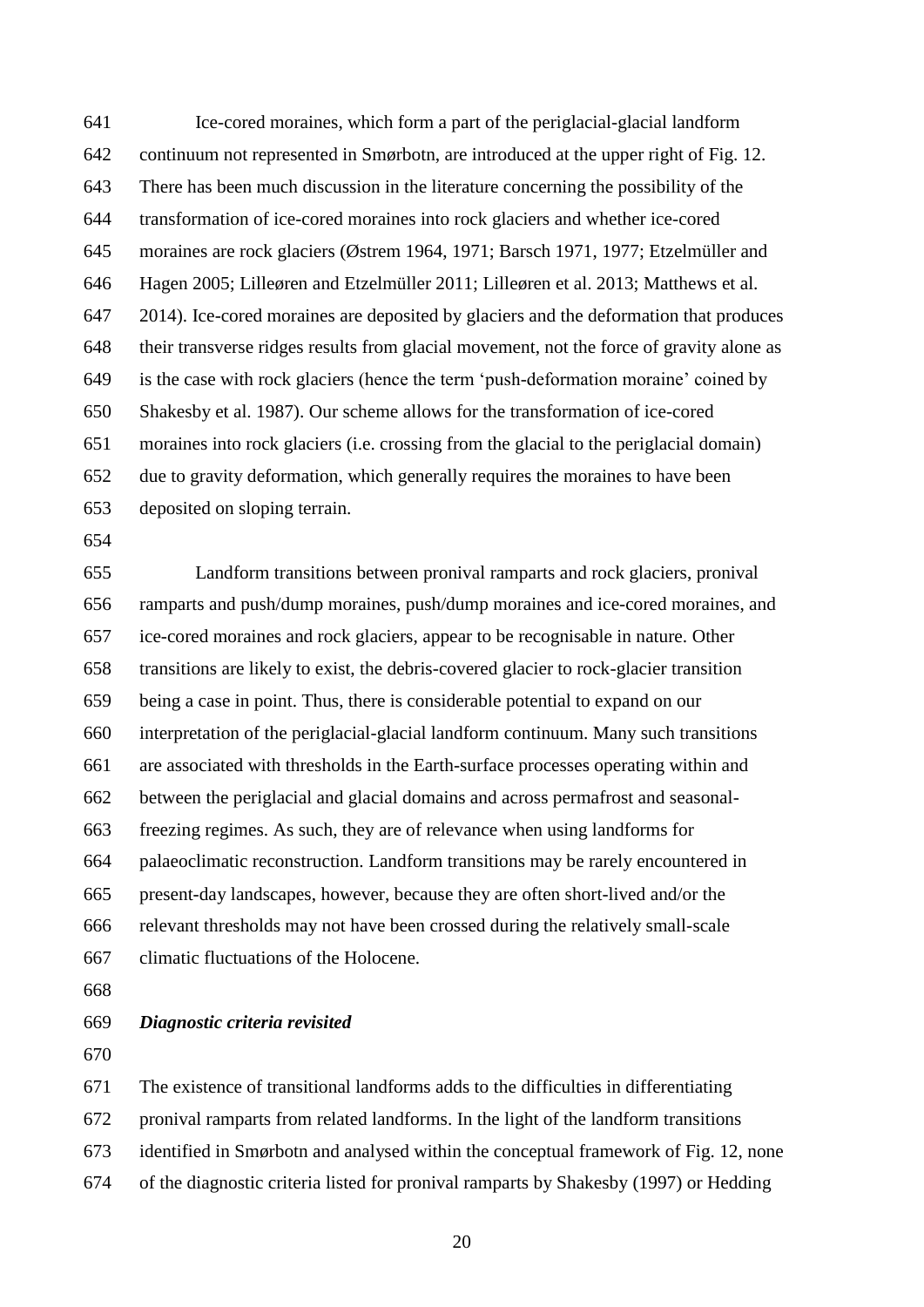and Sumner (2013), can be regarded as definitive. Single morphological or

sedimentological criteria are certainly not universally applicable and, even in

combination, may be misleading. It should be possible instead, to identify each type

of landform using a combination of criteria as developed in this paper. These criteria

relate to morphological and sedimentological characteristics that take account of the

- local environment and landscape context, including land-surface processes, climatic
- regime, and landform age and development.
- 
- 

## **Conclusions**

 (1) The landforms in Smørbotn cirque, southern Norway, include two pronival ramparts, a moraine ridge, and two rock glaciers. Classification has been based on the similarities and differences between these landforms in terms of their morphology, sedimentology, SHD age and position in the landscape in relation to inferred snow, ice and debris supply.

 (2) The pronival ramparts (Smørbotn 2 and 3) are linear to subarcuate ridges or ramps with a steep distal slope and little or no proximal slope. They are active, lie close to bedrock cliffs, and associated with late snowbeds fed by snow-avalanches. 

696 (3) The moraine (Smørbotn 1) is an arcuate ridge, which extends up to  $\sim$ 100 m from the foot of the bedrock cliff. The steep distal slope of the ridge is matched by an equally steep proximal slope for most of its length. It is argued that this moraine developed from a pronival rampart, most notably during the Little Ice Age when the snowbed became permanent and was transformed into a small temperate glacier. 

 (4) The rock glaciers (Smørbotn 7 and 8) are somewhat larger, distinctly lobate forms, with a very steep and long distal slope and a relatively flat, bench-like upper surface on which transverse ridges and up-thrust boulders are notable features. The rock glaciers are essentially relict and have been inactive for most, if not all, of the Holocene. It is inferred that they developed under a permafrost regime following Late Weichselian deglaciation, when glacier debuttressing and permafrost degradation enhanced debris supply. Transformations of pronival ramparts into rock glaciers may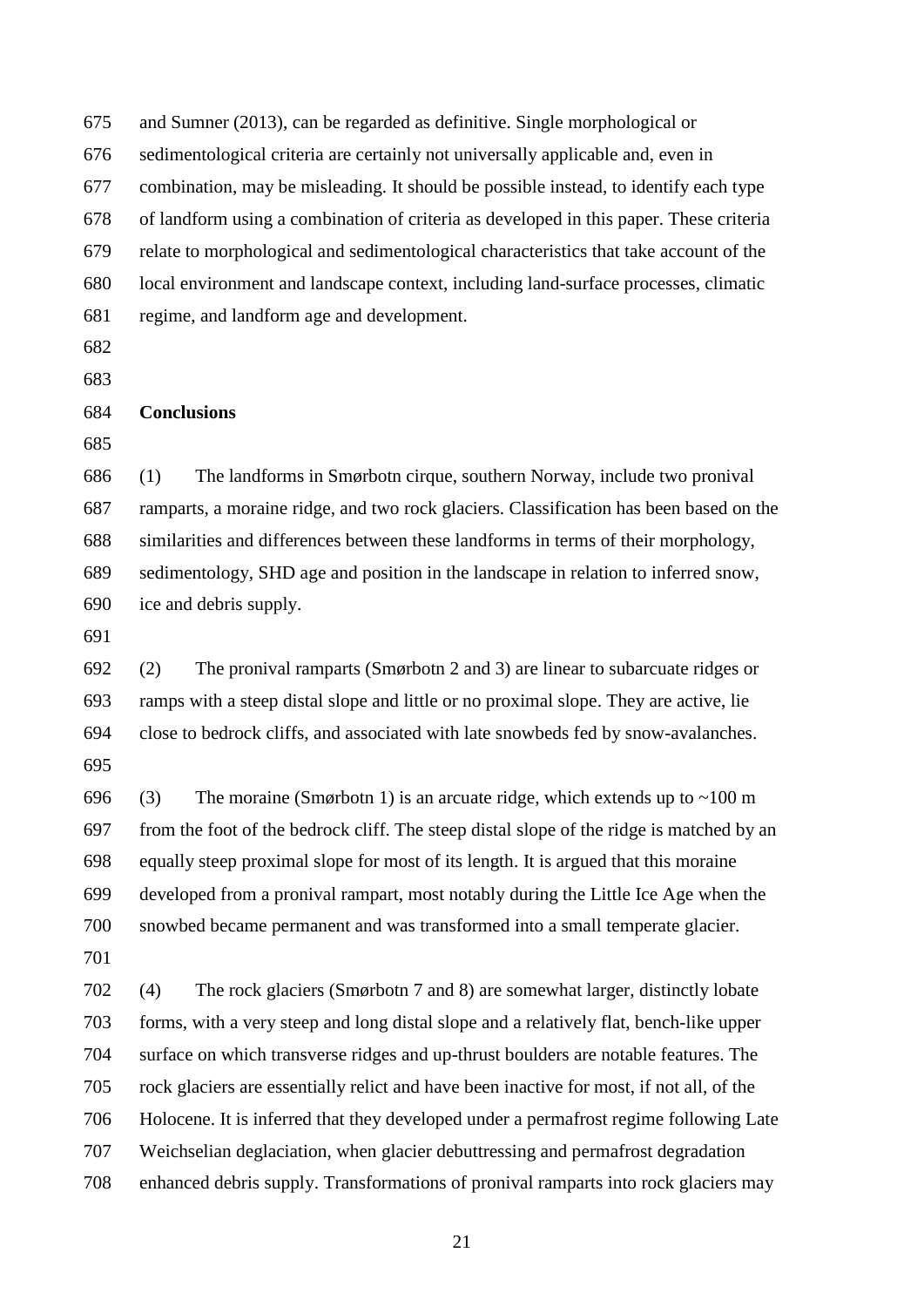be possible in theory but are considered unlikely, at least in Smørbotn cirque.

 (5) Landform transitions are interpreted in a conceptual model of part of the periglacial-glacial landform continuum, including pronival ramparts, push/dump moraines, ice-cored moraines and rock glaciers (Fig. 12). This model encompasses spatial and temporal variations in the supply of snow, ice and debris across periglacial and glacial domains, and emphasises the trigger factors that may lead to the crossing of process thresholds under seasonal freezing and/or permafrost climatic regimes. (6) Landform transitions may be rarely encountered in the landscape due to their short-lived nature and/or the relatively small-scale of Holocene environmental changes. Recognition of transitions between conventional landform types adds to the complexities of determining diagnostic landform characteristics and using landforms for palaeoenvironmental reconstruction. Single morphological or sedimentological criteria are unlikely to be definitive. This paper recommends use of a combination of criteria within the local environment and landscape context, taking account of land-surface processes, climatic regime, and landform age and development.

- 
- 

*John A. Matthews, Department of Geography, College of Science, Swansea University,* 

*Singleton Park, Swansea SA2 8PP, Wales, UK*

[J.A.Matthews@Swansea.ac.uk](mailto:J.A.Matthews@Swansea.ac.uk)

*Peter Wilson, Environmental Sciences Research Institute, School of Geography and* 

*Environmental Sciences, Ulster University, Coleraine BT52 1SA, Northern Ireland,*

*UK*

[p.wilson@ulster.ac.uk](mailto:p.wilson@ulster.ac.uk)

*Richard W. Mourne, Department of Geography and Environmental Management,* 

- *University of the West of England, Frenchay Campus, Bristol BS16 1QY, England,*
- *UK*
- [Richard.Mourne@uwe.ac.uk](mailto:Richard.Mourne@uwe.ac.uk)
-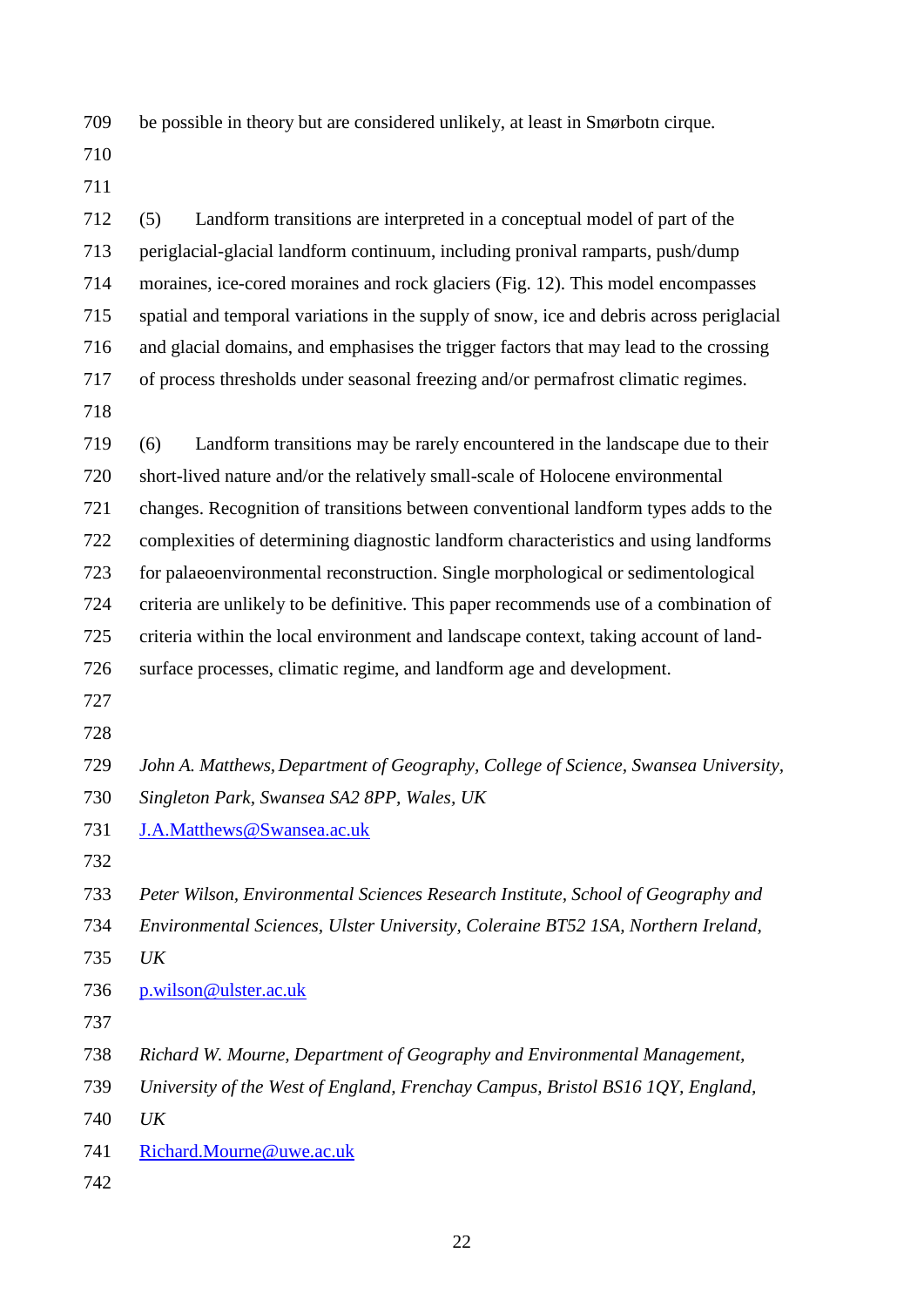| 743        |                                                                                      |
|------------|--------------------------------------------------------------------------------------|
| 744        | <b>Acknowledgements</b>                                                              |
| 745        |                                                                                      |
| 746        | Fieldwork was carried out on the Swansea University Jotunheimen Research             |
| 747        | Expeditions 1993, 1996, 1997, 2003, 2010, 2013 and 2015. We are grateful to Dr.      |
| 748        | Richard Shakesby, Dr. Stefan Winkler and an anonymous referee for their comments     |
| 749        | on the manuscript and to Anna Ratcliffe for preparing the figures. This paper        |
| 750        | constitutes Jotunheimen Research Expeditions, Contribution No. xxx.                  |
| 751        |                                                                                      |
| 752        |                                                                                      |
| 753        | <b>References</b>                                                                    |
| 754        |                                                                                      |
| 755        | Ackert, R.P.J., 1998. A rock glacier/debris-covered glacier system at Galena Creek,  |
| 756<br>757 | Absaroka Mountains, Wyoming. Geografiska Annaler: Series A, Physical Geography,      |
| 758        | 80A, 267-276.                                                                        |
| 759        | Andreassen, L.M. and Winsvold, S.H. (eds), 2012. Inventory of Norwegian Glaciers.    |
| 760        | NVE, Oslo.                                                                           |
| 761        |                                                                                      |
| 762        | Aune, B., 1993. Temperaturnormaler: Normalperiode 1961-90. Det Norske                |
| 763        | Meteorologiske Institutt, Oslo.                                                      |
| 764        |                                                                                      |
| 765        | Ballantyne, C.K., 1987. Some observations on the morphology and sedimentology of     |
| 766        | two active protalus ramparts. Journal of Glaciology, 33, 246–247.                    |
| 767        |                                                                                      |
| 768        | Ballantyne, C.K. and Benn, D.I., 1994. Glaciological constraints on protalus rampart |
| 769        | development. Permafrost and Periglacial Processes, 5, 145–153.                       |
| 770        |                                                                                      |
| 771        | Ballantyne, C.K. and Kirkbride, M.P., 1986. The characteristics and significance of  |
| 772        | some lateglacial protalus ramparts in Upland Britain. Earth Surface Processes and    |
| 773        | Landforms, 11, 659-671.                                                              |
| 774        |                                                                                      |
| 775        | Barsch, D., 1971. Rock glaciers and ice-cored moraines. Geografiska Annaler, 53,     |
| 776        | 203-206.                                                                             |
| 777        |                                                                                      |
| 778        | Barsch, D., 1977. Nature and importance of rock glaciers in alpine permafrost        |
| 779        | environments. Earth Surface Processes, 2, 231-245.                                   |
| 780        |                                                                                      |
| 781        | Barsch, D., 1992. Permafrost creep and rock glaciers. Permafrost and Periglacial     |
| 782        | Processes, 3, 175–188.                                                               |
| 783        |                                                                                      |
| 784        | Barsch, D., 1996. Rock glaciers: Indicators of the Present and Former Geoecology in  |
| 785        | High Mountain Environments. Springer, Berlin.                                        |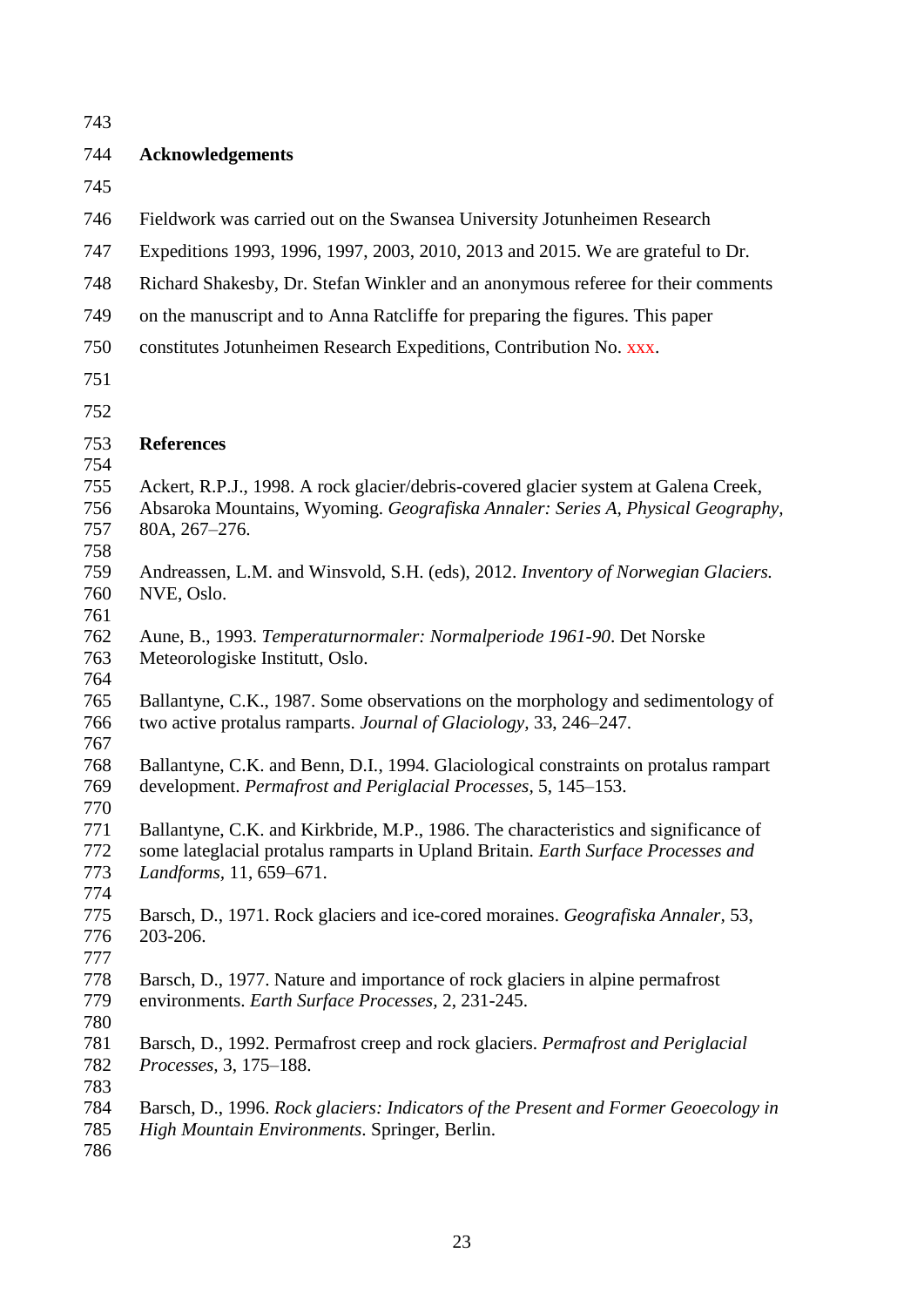- 787 Benn, D.I. and Evans, D.J.A., 2010. *Glaciers and Glaciation*, 2<sup>*nd</sup> edition*. Hodder,</sup> Oxford. Berthling, I., 2011. Beyond confusion: rock glaciers as cryo-conditioned landforms. *Geomorphology,* 131, 98–106. Berthling, I., Etzelmüller, B., Eiken, T. and Sollid, J.L., 1998. Rock glaciers on Prins Karls Forland, Svalbard. I: internal structure, flow velocity and morphology. *Permafrost and Periglacial Processes,* 9, 135–145. Beven, K., 1996. Equifinality and uncertainty in geomorphological modelling. In Rhodes, B.L. and Thorn, C.E. (eds), *The Scientific Nature of Geomorphology*. Wiley, Chichester, 289–313. Bickerton, R.J. and Matthews, J.A., 1993. 'Little Ice Age' variations of outlet glaciers from the Jostedalsbreen ice-cap, southern Norway: a regional lichenometric-dating study of ice-marginal moraine sequences and their climatic significance. *Journal of Quaternary Science,* 8, 45–66. Blagborough, J.W. and Breed, W.J., 1967. Protalus ramparts on Navajo Mountain, Utah. *American Journal of Science,* 265, 759–773. Bosson, J.-B. and Lambiel, C., 2016. Internal structure and current evolution of very small debris-covered glacier systems located in alpine permafrost environments. *Frontiers in Earth Science,* 4, 39. doi:10.3389/reart.2016.00039. Boulton, G.S., 1978. Boulder shape and grain-size distributions of debris as indicators of transport paths through a glacier and till genesis. *Sedimentology*, 25, 773-799. Brazier, V., Kirkbride, M.P. and Owens, I.F., 1998. The relationship between climate and rock glacier distribution. *Geografiska Annaler: Series A, Physical Geography,* 80A, 193–205. Brook, M.S. and Williams, J., 2013. A relict pronival (protalus) rampart in the Tararua Range, North Island, New Zealand. *Permafrost and Periglacial Processes,* 24, 67–74. Carlson, A.B., Sollid, J.L. and Torp, B., 1983. Valldal Kvartaergeologi og geomorphologi, 1319 IV [Valldal Quaternary Geology and Geomorphology, Sheet 1319 IV] 1:50,000. Geografisk Institutt, Universitetet i Oslo, Oslo. Dahl, S.O. and Nesje, A., 1996. A new approach to calculating Holocene winter precipitation by combining glacier equilibrium-line altitudes and pine-tree limits: a case study from Hardangerjøkulen, central sothern Norway. *The Holocene,* 6, 381– 398. Deline, P. Gruber, S., Delaloye, R., Fischer, L., Geertsema, M., Giardino, M. Hasler, A., Kirkbride, M., Krautblatter, M., Magnin, F., McColl, S., Ravanel, L. and
- Schoeneich, P., 2015. Ice loss and slope stability in high mountain regions. In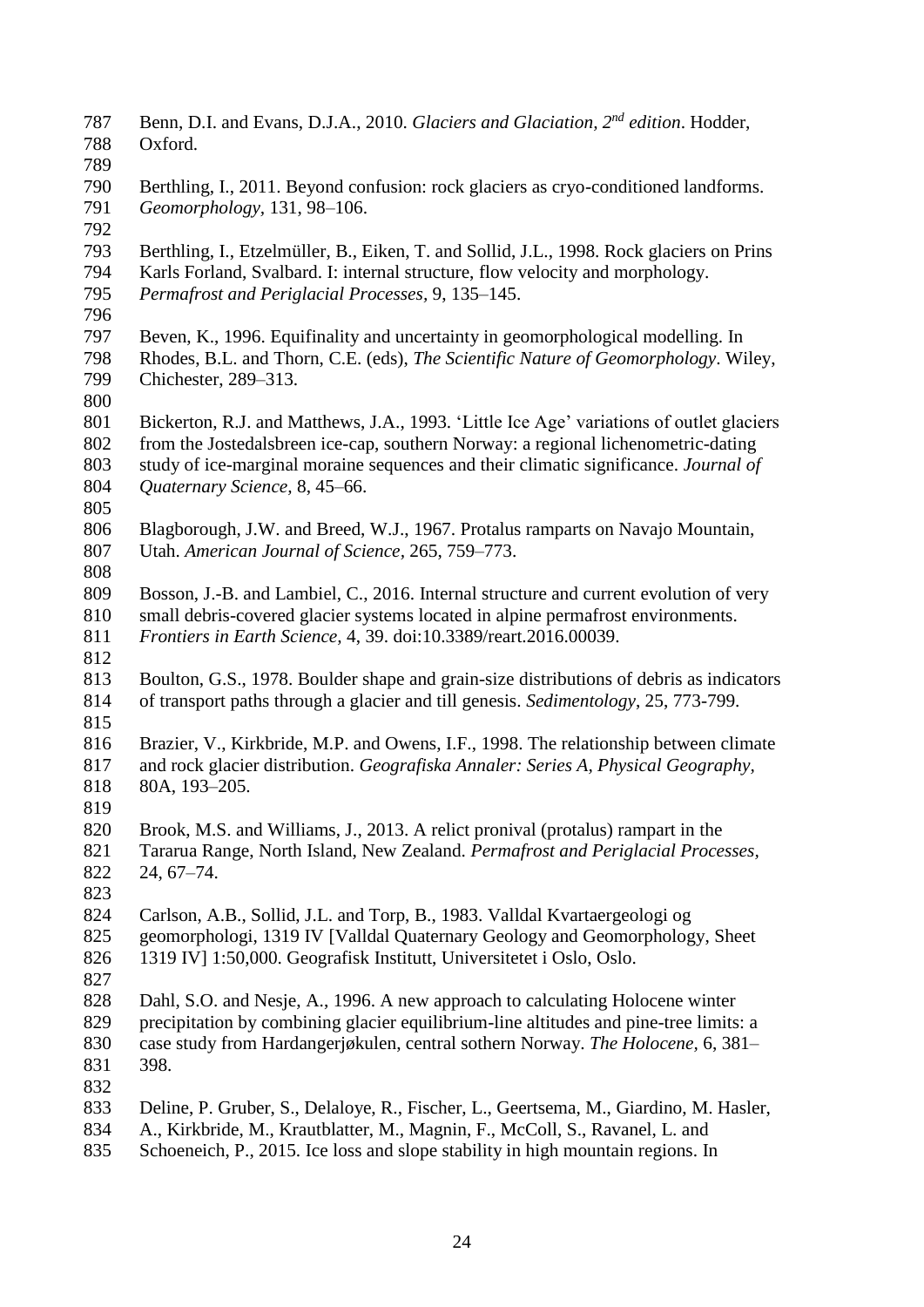Haeberli, W. and Whiteman, C.A. (eds), *Snow and Ice-Related Hazards, Risks and Disasters*. Elsevier, Amsterdam, 521-561. Derbyshire, E., Gregory, K.J. and Hails, J.R., 1979. *Geomorphological Processes.* Westview Press, Boulder, CO. Emmer, A. Loarte, E.C., Klimeš, J. and Vilímek, V., 2015. Recent evolution and degradation of the bent Jatunraju glacier (Cordilla Blanca, Peru). *Geomorphology,* 228, 345-355. Etzelmüller, B. and Frauenfelder, R., 2009. Factors controlling the distribution of mountain permafrost in the Northern Hemisphere and their influence on sediment transfer. *Arctic, Antarctic and Alpine Research,* 41, 48–58. Etzelmüller, B. and Hagen, J.O., 2005. Glacier-permafrost interaction in Arctic and alpine mountain environments with examples from southern Norway and Svalbard. In Harris, C. and Murton, J.B. (eds) *Cryospheric Systems: Glaciers and Permafrost*. Geological Society of London, Special Publications, 242, 11-27. Etzelmüller, B., Berthling, I. and Sollid, J.L., 2003. Aspects and concepts on the geomorphological significance of Holocene permafrost in southern Norway. *Geomorphology,* 52, 87–104. Førland, E.J., 1993. *Nedbornormaler: Normalperiode 1961-90.* Det Norske Meteorologiske Institutt, Oslo. Frehner, M., Ling, A.N.M. and Gärtner-Roer, I., 2015. Furrow-and-ridge morphology on rock glaciers explained by gravity-driven buckle folding: a case study from the Murtèl Rockglacier (Switzerland). *Permafrost and Periglacial Processes,* 26, 57–66. Giardino, J.R. and Vitek, J., 1988. The significance of rock glaciers in the glacial- periglacial landscape continuum. *Journal of Quaternary Science,* 3, 97-103. Goehring, B.M., Brook, E.J., Linge, H., Raisbeck, G.M. and Yiou, F., 2008. Beryllium-10 exposure ages of erratic boulders in southern Norway and implications for the history of the Fennoscandian Ice Sheet. *Quaternary Science Reviews,* 27, 320– 336. Grove, J.M., 1972. The incidence of landslides, avalanches and floods in western Norway during the Little Ice Age. *Arctic and Alpine Research,* 4, 131–138. Grove, J.M., 1988. *The Little Ice Age*. Methuen, London. Grove, J.M., 2004. *Little Ice Ages, 2 volumes*. Routledge, London. Gruber, S., Hoelzle, M. and Haeberli, W., 2004. Permafrost thaw and destabilization of Alpine rock walls in the hot summer of 2003. *Geophysical Research Letters,* 31, L13504.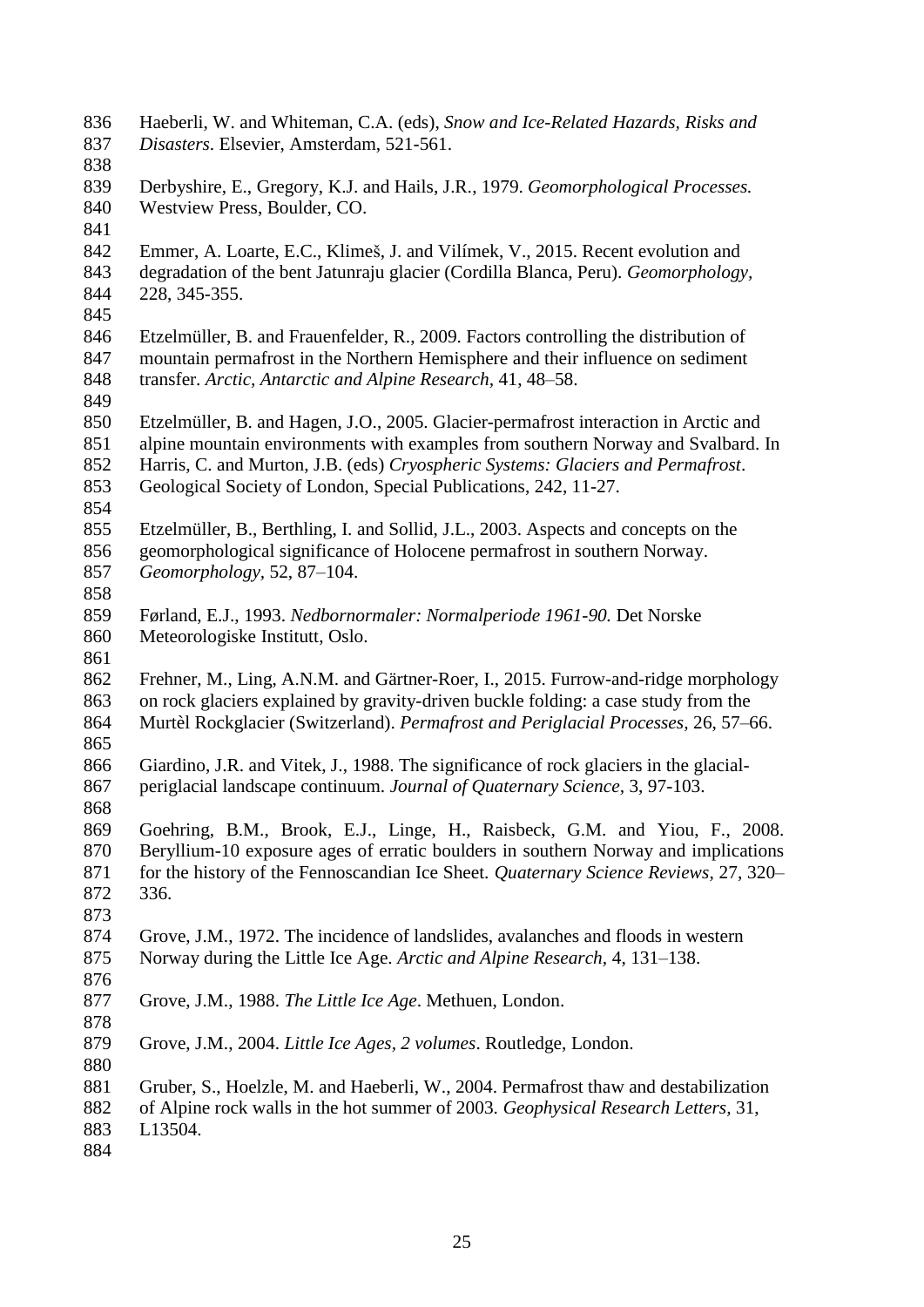- Gruber, S. and Haeberli, W., 2007. Permafrost in steep bedrock slopes and its
- temperature-related destabilization following climate change. *Journal of Geophysical*
- *Research,* 112, F02S18.
- 
- Haeberli, W., 1985. Creep of mountain permafrost: internal structure and flow of
- alpine rock glaciers. *Mitteilungen der Versuchsanstalt für Wasserbau, Hydrologie und Glaziologie,* 77, 1-142.
- 
- Haeberli, W., Brandovà, D., Burga, C., Egli, M., Frauenfelder, A., Kääb, A., Maisch,
- M., Mauz, B. and Dikau, R., 2003. Methods for absolute and relative age dating of rockglacier surfaces in alpine permafrost. *Proceedings of the 8th International*
- *Conference on Permafrost, Zürich, Switzerland*, 343–348.
- 
- Haeberli, W., Hallet, B., Arenson, L., Elconin, R., Humlum, O., Kääb, A., Kaufmann,
- V., Ladanyi, B., Matsuoka, N., Springman, S. and Vonder Mühll, D., 2006.

- 
- Haines-Young, R.H. and Petch, J.R., 1983. Multiple working hypotheses: equifinality and the study of landforms. *Transactions of the Institute of British Geographers NS,* 8, 458–466.
- 
- Hall, K. and Meiklejohn, K.I., 1997. Some observations regarding protalus ramparts. *Permafrost and Periglacial Processes,* 8, 245–249.
- 
- Hamilton, S.J. and Whalley, W.B., 1995. Rock glacier nomenclature: a re-assessment, *Geomorphology,* 14, 73-80.
- 

 Harris, C., 1986. Some observations concerning the morphology and sedimentology of a protalus rampart, Okstindan, Norway. *Earth Surface Processes and Landforms,* 11, 673–676.

- 
- Harrison, S., Whalley, W.B. and Anderson, E., 2008. Relict rock glaciers and protalus lobes in the British Isles: implications for Late Pleistocene mountain geomorphology and palaeoclimate. *Journal of Quaternary Science,* 23, 287-304.
- 
- Hedding, D.W., 2011. Pronival rampart and protalus rampart: a review of terminology. *Journal of Glaciology,* 57, 1179–1180.
- Hedding, D.W. and Sumner, P.D., 2013. Diagnostic criteria for pronival ramparts: site, morphological and sedimentological characteristics. *Geografiska Annaler: Series A, Physical Geography,* 95, 315–322.
- 
- Hedding, D.W., Sumner, P.D., Holness, S.D. and Meiklejohn, K.I., 2007. Formation of a pronival rampart on sub-Antarctic Marion Island. *Antarctic Science,* 19, 443–450.
- 
- Hedding, D.W., Meiklejohn, K.I., Le Roux, J.J., Loubser, M. and Davis, J.K., 2010.
- Some observations on the formation of an active pronival rampart at Grunehogna
- Peaks, Western Dronning Maud Land, Antarctica. *Permafrost and Periglacial*
- *Processes,* 21, 355–361.

 Permafrost creep and rock glacier dynamics. *Permafrost and Periglacial Processes,* 17, 189–214.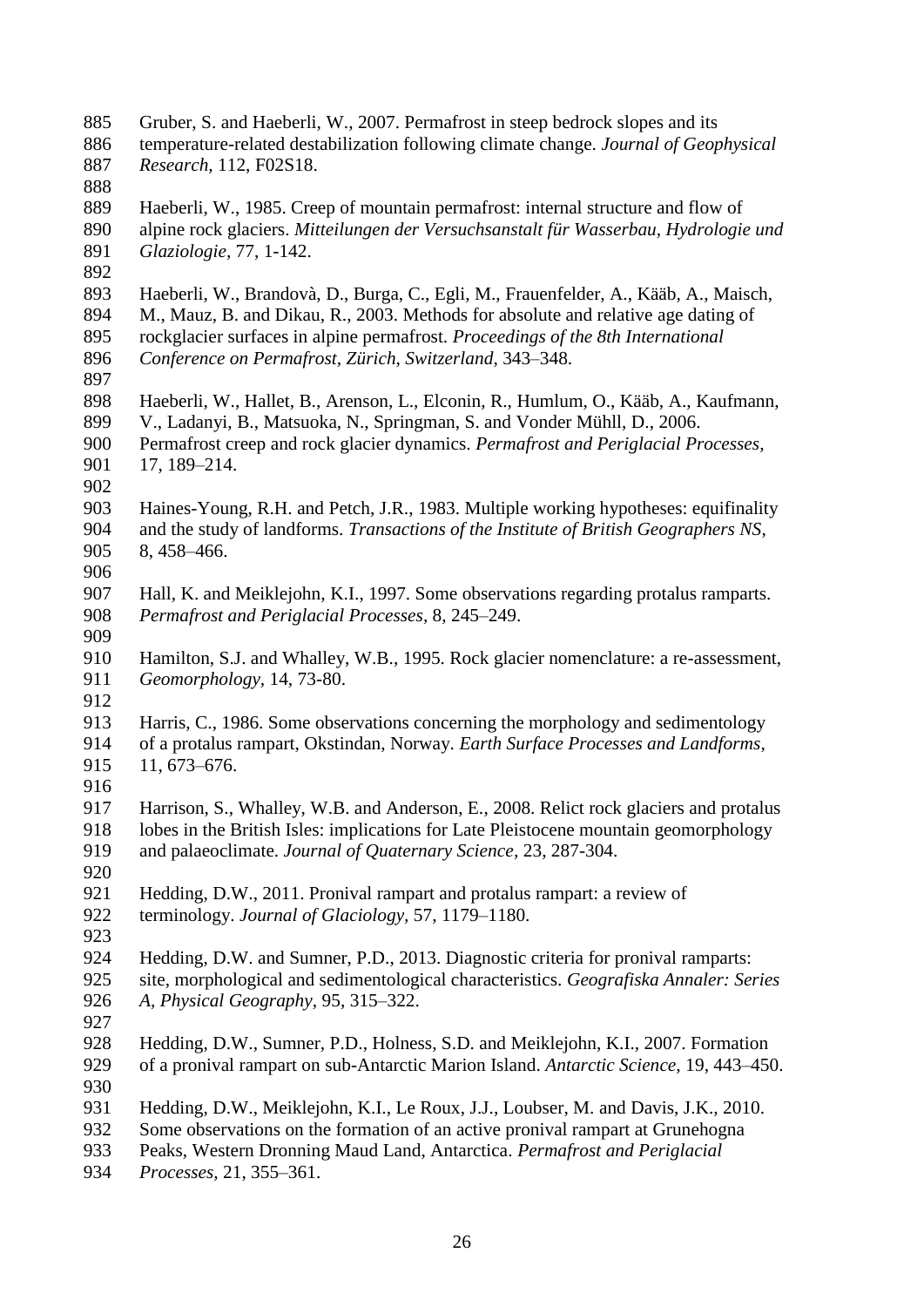- 
- Hughes, A.L.C., Gyllencreutz, R., Lohne, Ø., Mangerud, J. and Svendsen, J.L., 2016.
- The last Eurasian ice sheets a chronological; database and time-slice reconstruction,
- DATED-1. *Boreas,* 45, 1–45.
- Humlum, O., 1982. Rock glaciers in northern Spitzbergen: a discussion. *Journal of Geology,* 90, 214–221.
- 
- Humlum, O., 1998. The climatic significance of rock glaciers. *Permafrost and Periglacial Processes,* 9, 375–395.
- 
- Humlum, O., Christiansen, H.H. and Juliussen, H., 2007. Avalanche-derived rock glaciers in Svalbard. *Permafrost and Periglacial Processes,* 18, 75–88.
- Janke, J.R., Regmi, N.R., Giardino, J.R. and Vitek, J.D., 2013. In Giardino, J.R. and Harbour, J.M. (eds), *Treatise on Geomorphology, Volume 8 (Glacial and Periglacial Geomorphology)*. Elsevier, Amsterdam, 238–272.
- 
- Janke, J.R., Bellisario, A. and Ferrando, F.A., 2015. Classification of debris-covered glaciers and rock glaciers in the Andes of central Chile. *Geomorphology,* 241, 98-121.
- 
- Jarman, D., 2006. Large rock slope failures in the Highlands of Scotland: characterisation, causes and spatial distribution. *Engineering Geology,* 83, 161–182.
- 
- Jomelli, V. and Francou, B., 2000. Comparing the characteristics of rockfall talus and snow-avalanche landforms in an alpine environment using a new methodological approach, Massif des Ecrins, French Alps. *Geomorphology,* 35, 181–192.
- Kääb, A., 2013. Rock glaciers and protalus forms. In Elias, S.A. (ed.), *Encyclopedia of Quaternary Science, 2nd Edition, Volume 3.* Elsevier, Amsterdam, 535–541.
- 
- Kääb, A. and Weber, M., 2004. Development of transverse ridges on rock glaciers: field measurements and laboratory experiments. *Permafrost and Periglacial Processes,* 15, 379–391.
- 
- Kirkbride, M., 1989. About concepts of continuum and age. *Boreas,* 18, 87–88.
- Kleman, J. and Glasser, N.F., 2007. The subglacial thermal organisation (STO) of ice sheets. *Quaternary Science Reviews,* 26, 585–597.
- 
- Kleman, J. and Hättestrand, C., 1999. Frozen-bed Fennoscandian and Laurentide ice sheets during the Last Glacial Maximum. *Nature,* 402, 63–66.
- 
- Lewin, J., 2016. The lexicon of geomorphology. *Earth Surface Processes and*
- *Landforms,* 41, 5–15.
- 
- Liestøl, O., 1962. Talus terraces in Arctic regions. *Norsk Polarinstitutt Årbok,* 1961,
- 102–105.
-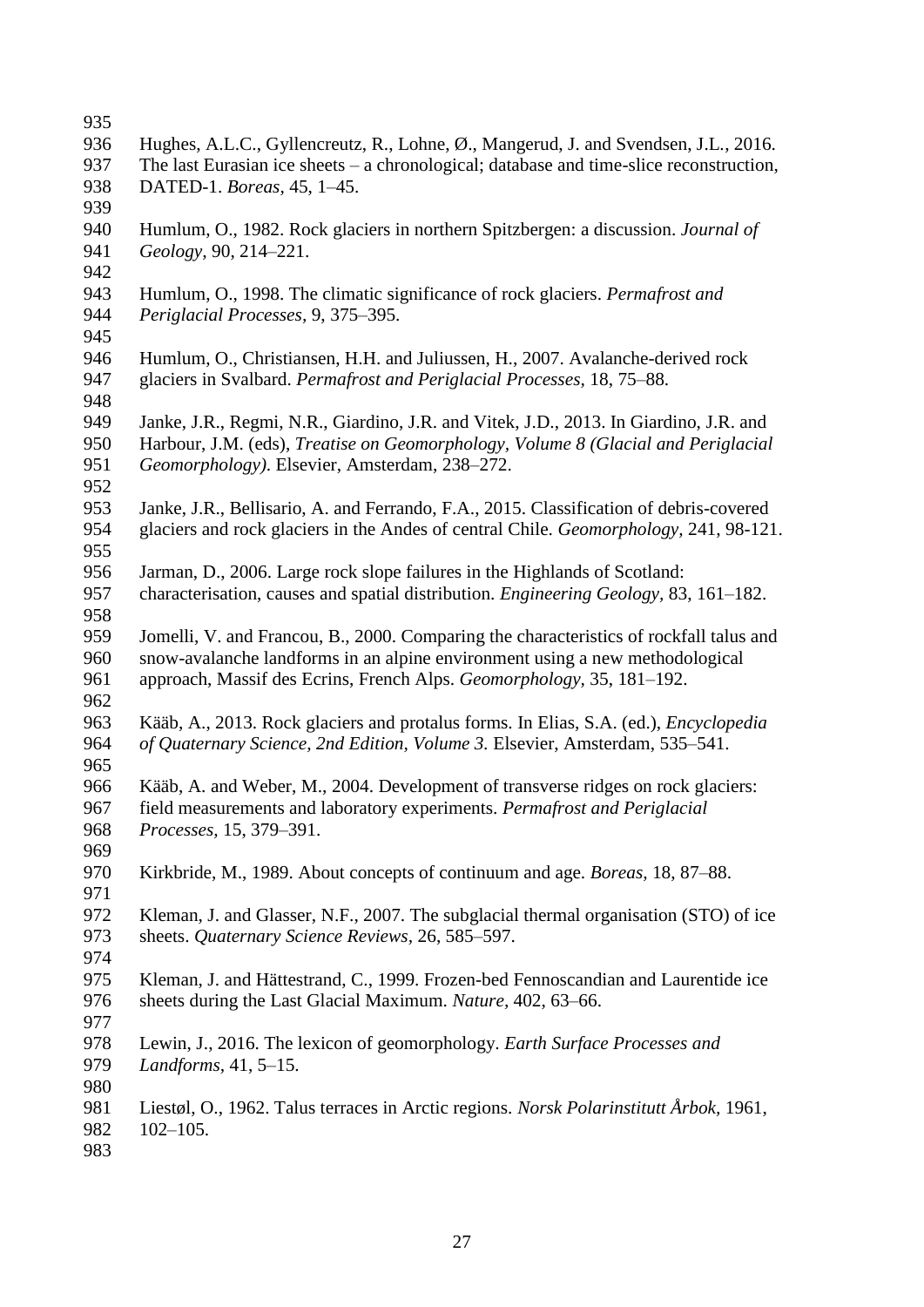Lilleøren, K.S. and Etzelmüller, B., 2011. A regional inventory of rock glaciers and ice-cored moraines in Norway. *Geografiska Annaler: Series A, Physical Geography,* 93, 175–191. Lilleøren, K.S., Etzelmüller, B., Schuler, T.V., Gisnås, K. and Humlum, O., 2012. The relative age of mountain permafrost – estimation of Holocene permafrost limits in Norway. *Global and Planetary Change,* 92-93, 209–223. Lilleøren, K.S., Etzelmüller, B., Gärtner-Roer, I., Kääb, A., Westermann, S. and Guðmundsson, Á., 2013. The distribution, thermal characteristics and dynamics of 994 permafrost in Tröllaskagi, northern Iceland as inferred from the distribution of rock<br>995 glaciers and ice-cored moraines. *Permafrost and Periglacial Processes*, 24, 322-335 glaciers and ice-cored moraines. *Permafrost and Periglacial Processes,* 24, 322-335. Loewenherz, D.S., Lawrence, C.J. and Weaver, R.L., 1989. On the development of transverse ridges on rock glaciers. *Journal of Glaciology,* 35, 383–391. Luckman, B.H., 1977. The geomorphic activity of snow avalanches. *Geografiska Annaler: Series A, Physical Geography,* 59, 31–48. Lukas,S., Benn, D.I., Boston, C., Brook, M., Cray, S., Evans, D.J.A., Graf, A., Kellerer-Pirklbauer, A., Kirkbride, M.P., Krabbendam, M., Lovell, H., Machiedo, M., Mills, S.C., Nie, K., Reinardy, B.T.J., Ross, F.H. and Signer, M., 2013. Clast shape and clast transport paths in glacial environments: a critical review of methods and the role of lithology. *Earth-Science Reviews*, 121, 96-116. Mangerud, J., Gyllencreutz, R., Lohne, Ø. and Svendsen, J.I., 2011. Glacial history of Norway. In: Ehlers, J., Gibbard, P.L. and Hughes, P.D. (eds)*., Quaternary Glaciations – Extent and Chronology: A Closer Look.* Elsevier, Amsterdam, 279–298. Margold, M., Treml, V., Petr, L. and Nyplová, P., 2011. Snowpatch hollows and pronival ramparts in the Krkonoše Mountains, Czech Republic: distribution, morphology and chronology of formation. *Geografiska Annaler: Series A, Physical Geography,* 93, 137–50. Matthews, J.A., 1987. Regional variation in the composition of Neoglacial end moraines, Jotunheimen, Norway: an altitudinal gradient in clast roundness and its possible palaeoclimatic significance. *Boreas,* 16, 173-188. Matthews, J.A., 2005. 'Little Ice Age' glacier variations in Jotunheimen, southern Norway: a study of regionally-controlled lichenometric dating of recessional moraines with implications for climate and lichen growth rates. *The Holocene,* 15, 1–19. Matthews, J.A., 2013. Neoglaciation in Europe. In Elias, S.A. (ed.), *Encyclopedia of Quaternary Science, 2<sup>nd</sup> edition, volume 2. Elsevier, Amsterdam, 257–268.*  Matthews, J.A. and Dresser, P.Q., 2008. Holocene glacier variation chronology of the Smørstabbtindan massif, Jotunheimen, southern Norway, and the recognition of century- to millennial-scale neoglacial events. *The Holocene,* 18, 181–201.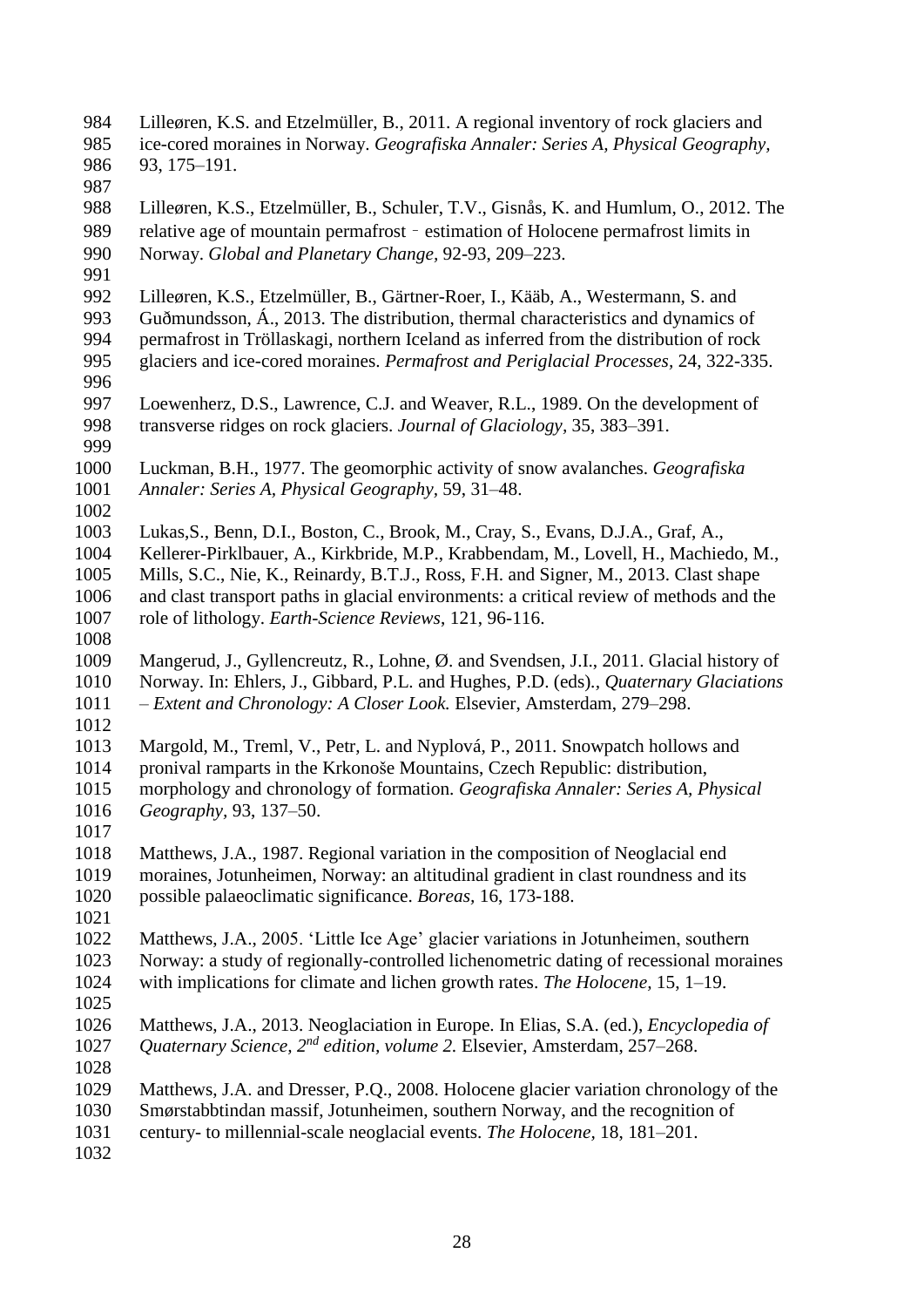| 1033<br>1034 | Matthews, J.A. and Wilson, P., 2015. Improved Schmidt-hammer exposure ages for<br>active and relict pronival ramparts in southern Norway. Geomorphology, 246, 7-21. |
|--------------|---------------------------------------------------------------------------------------------------------------------------------------------------------------------|
| 1035         |                                                                                                                                                                     |
| 1036         | Matthews, J.A., Shakesby, R.A., Owen, G. and Vater, A.E., 2011. Pronival rampart                                                                                    |
| 1037         | formation in relation to snow-avalanche activity and Schmidt hammer exposure-age                                                                                    |
| 1038         | dating (SHD): three case studies from southern Norway. Geomorphology, 130, 280–                                                                                     |
| 1039         | 288.                                                                                                                                                                |
| 1040         |                                                                                                                                                                     |
| 1041         | Matthews, J.A., Winkler, S. and Wilson, P., 2014. Age and origin of ice-cored                                                                                       |
| 1042         | moraines in Jotunheimen and Breheimen, southern Norway: insights from Schmidt-                                                                                      |
| 1043         | hammer exposure-age dating. Geografiska Annaler: Series A, Physical Geography,                                                                                      |
| 1044         | 96, 531-548.                                                                                                                                                        |
| 1045         |                                                                                                                                                                     |
| 1046         | McClung, D. and Schaerer, P., 2006. The Avalanche Handbook. The Mountaineers                                                                                        |
| 1047         | Books, Seattle, WA.                                                                                                                                                 |
| 1048         |                                                                                                                                                                     |
| 1049         | McColl, S.T., 2012. Paraglacial rock-slope stability. Geomorphology, 153-154, 1–16.                                                                                 |
| 1050         |                                                                                                                                                                     |
| 1051         | McColl, S.T. and Davies, T.R.H., 2012. Large ice-contact slope movements, glacial                                                                                   |
| 1052         | buttressing, deformation and erosion. Earth Surface Processes and Landforms, 38,                                                                                    |
| 1053         | 1102-1115.                                                                                                                                                          |
| 1054         |                                                                                                                                                                     |
| 1055         | Mercier, D., 2008. Paraglacial and paraperiglacial landsystems: concepts, temporal                                                                                  |
| 1056         | scales and spatial distribution. Géomorphologie: Relief, Processus, Environnement,                                                                                  |
| 1057         | 2008 (4), 223-234.                                                                                                                                                  |
| 1058         |                                                                                                                                                                     |
| 1059         | Moen, A., 1999. National Atlas of Norway: Vegetation. Norwegian Mapping                                                                                             |
| 1060         | Authority, Hønefoss.                                                                                                                                                |
| 1061         |                                                                                                                                                                     |
| 1062         | Monnier, S. and Kinnard, C., 2015. Reconsidering the glacier to rock glacier                                                                                        |
| 1063         | transformation problem: new insights from the Central Andes of Chile.                                                                                               |
| 1064         | Geomorphology, 238, 47-55.                                                                                                                                          |
| 1065         |                                                                                                                                                                     |
| 1066         | Nesje, A., 2009. Latest Pleistocene and Holocene alpine glacier fluctuations in                                                                                     |
| 1067         | Scandinavia. Quaternary Science Reviews, 28, 2119–2136.                                                                                                             |
| 1068         |                                                                                                                                                                     |
| 1069         | Nesje, A., Anda, E., Rye, N., Lien, R., Hole, P.A. and Blikra, L.H., 1987. The vertical                                                                             |
| 1070         | extent of the late Weichselian ice sheet in the Nordfjord-More area, western Norway.                                                                                |
| 1071         | Norsk Geologisk Tidsskrift, 67, 125–141.                                                                                                                            |
| 1072         |                                                                                                                                                                     |
| 1073         | Nesje, A., Dahl, S.O., Thun, T. and Nordli, Ø., 2007a. The 'Little Ice Age' glacier                                                                                 |
| 1074         | expansion in western Scandinavia – summer temperature or winter precipitation.                                                                                      |
| 1075         | Climate Dynamics, 30, 789–801.                                                                                                                                      |
| 1076         |                                                                                                                                                                     |
| 1077         | Nesje, A., Bakke, J., Dahl, S.O., Lie, Ø. and Bø, A.G., 2007b. A continuous, high-                                                                                  |
| 1078         | resolution, 8,500-year snow-avalanche record from western Norway. The Holocene,                                                                                     |
| 1079         | $17, 268 - 277.$                                                                                                                                                    |
| 1080         |                                                                                                                                                                     |
| 1081         | Nesje, A., Bakke, J., Dahl. S.O., Lie, Ø. and Matthews, J.A., 2008. Norwegian                                                                                       |
| 1092         | glaciars in the past, present and future, Clobal and Planetary Change, 60, 10.27                                                                                    |

glaciers in the past, present and future. *Global and Planetary Change,* 60, 10-27.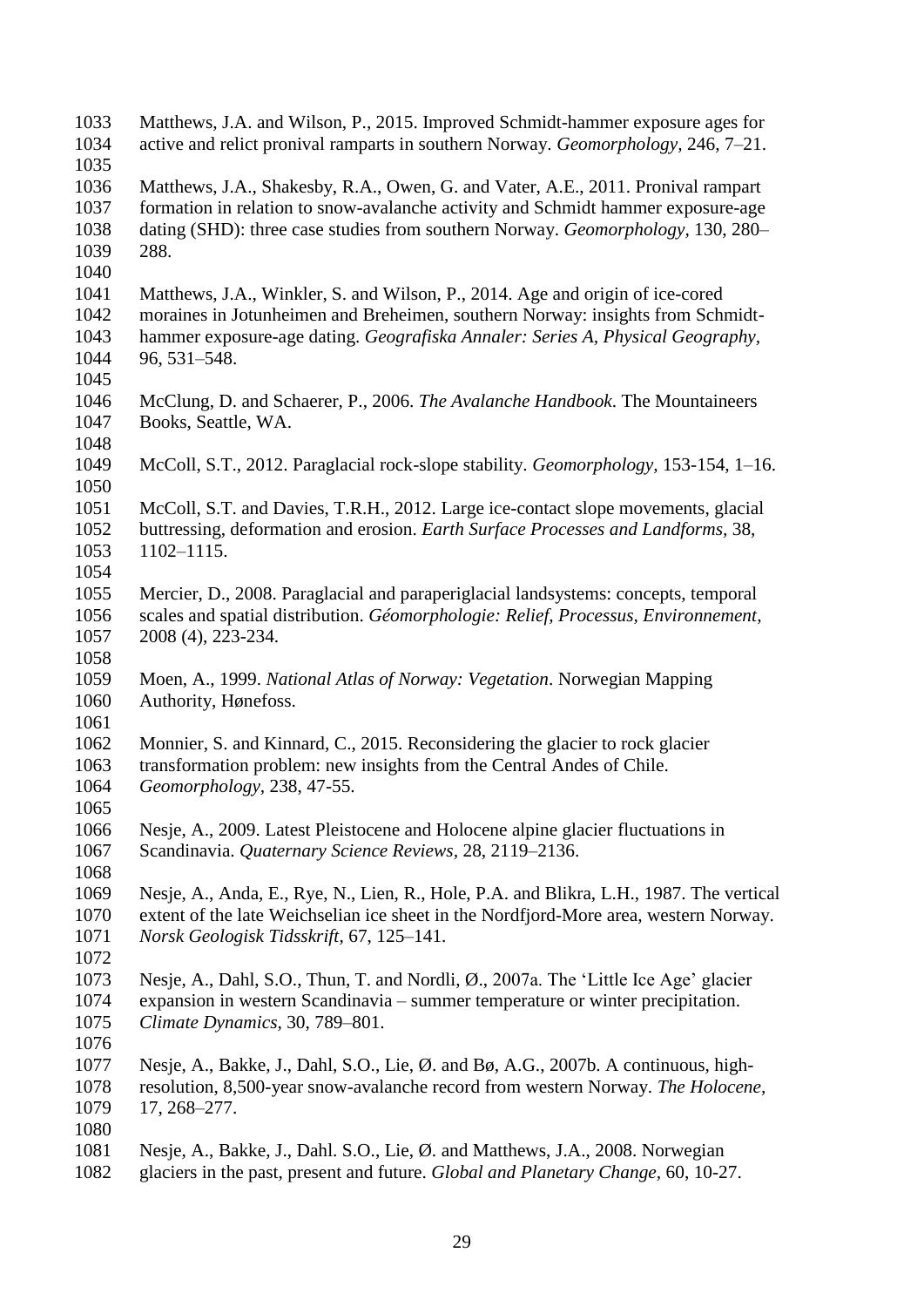| 1083 |                                                                                              |
|------|----------------------------------------------------------------------------------------------|
| 1084 | Ono, Y. and Watanabe, T., 1986. A protalus rampart related to alpine debris flows in         |
| 1085 | the Kuranosuke cirque, northern Japanese Alps. Geografiska Annaler: Series A,                |
| 1086 | Physical Geography, 68, 213-223.                                                             |
| 1087 |                                                                                              |
| 1088 | Østrem, G., 1964. Ice-cored moraines in Scandinavia. Geografiska Annaler, 46, 282-           |
| 1089 | 337.                                                                                         |
| 1090 |                                                                                              |
| 1091 | Østrem, G., 1971. Rock glaciers and ice-cored moraines: a reply to D. Barsch.                |
| 1092 | Geografiska Annaler: Series A, Physical Geography, 53, 207–213.                              |
| 1093 |                                                                                              |
| 1094 | Paterson, W.S.B., 1994. The Physics of Glaciers, 3 <sup>rd</sup> edition. Pergamon-Elsevier, |
| 1095 | Oxford.                                                                                      |
| 1096 |                                                                                              |
| 1097 | Pérez, F.L., 1988. Debris transport over a snow surface: a field experiment. Revue de        |
| 1098 | Géomorphologie Dynamique, 37, 81-101.                                                        |
| 1099 |                                                                                              |
| 1100 | Powers, M.C., 1953. A new roundness scale for sedimentary particles. Journal of              |
| 1101 | Sedimentary Petrology, 23, 117-119.                                                          |
| 1102 |                                                                                              |
| 1103 | Rapp, A., 1959. Avalanche boulder tongues in Lappland: a description of little-known         |
| 1104 | landforms of periglacial debris accumulation. Geografiska Annaler, 41, 34–48.                |
| 1105 |                                                                                              |
| 1106 | Rasmussen, S.O., Andersen, K.K., Svensson, A.M., Steffensen, J.P., Vinther, B.M.,            |
| 1107 | Clausen, H.B., Siggaard-Andersem, M.-L., Johnsen, S.J., Larsen, L.B., Dahl-Jensen,           |
| 1108 |                                                                                              |
|      | D, Bigler, M., Rothlisberger, R., Fischer, H. Goto-Azuma, K., Hansson, M.E. and              |
| 1109 | Ruth, U., 2006. A new Greenland ice core chronology for the last glacial termination.        |
| 1110 | Journal of Geophysical Research, 111, D06102.                                                |
| 1111 |                                                                                              |
| 1112 | Sattler, K., Anderson, B., Mackintosh, A., Norton, K. and De Róiste, M., 2016.               |
| 1113 | Estimating permafrost distribution in the maritime Southern Alps, New Zealand,               |
| 1114 | based on climatic conditions at rock glacier sites. Frontiers in Earth Sciences, 4,          |
| 1115 | article 4.                                                                                   |
| 1116 |                                                                                              |
| 1117 | Scapozza, C., 2015. Investigation on protalus ramparts in the Swiss Alps.                    |
| 1118 | Geographica Helvetica, 70, 135-139.                                                          |
| 1119 |                                                                                              |
| 1120 | Scapozza, C., Lambiel, C., Baron, L., Marescot, L. and Reynard, E., 2011. Internal           |
| 1121 | structure and permafrost distribution in two alpine periglacial talus slopes, Valais,        |
| 1122 | Swiss Alps. Geomorphology, 132, 208-221.                                                     |
| 1123 |                                                                                              |
| 1124 | Schweizer, J., Jamieson, J.B. and Schneebeli, M., 2003. Snow avalanche formation.            |
| 1125 | Reviews of Geophysics, 41, 4/1016 2003, 1-25.                                                |
| 1126 |                                                                                              |
| 1127 | Seppi, R., Zanoner, T., Carton, A., Bondesan, A., Frances, R., Carturan, L., Zumian,         |
| 1128 | M., Giorgi, M. and Ninfo, A., 2015. Current transition from glacial to periglacial           |
| 1129 | processes in the Dolomites (South-Eastern Alps). Geomorphology, 228, 71-86.                  |
| 1130 |                                                                                              |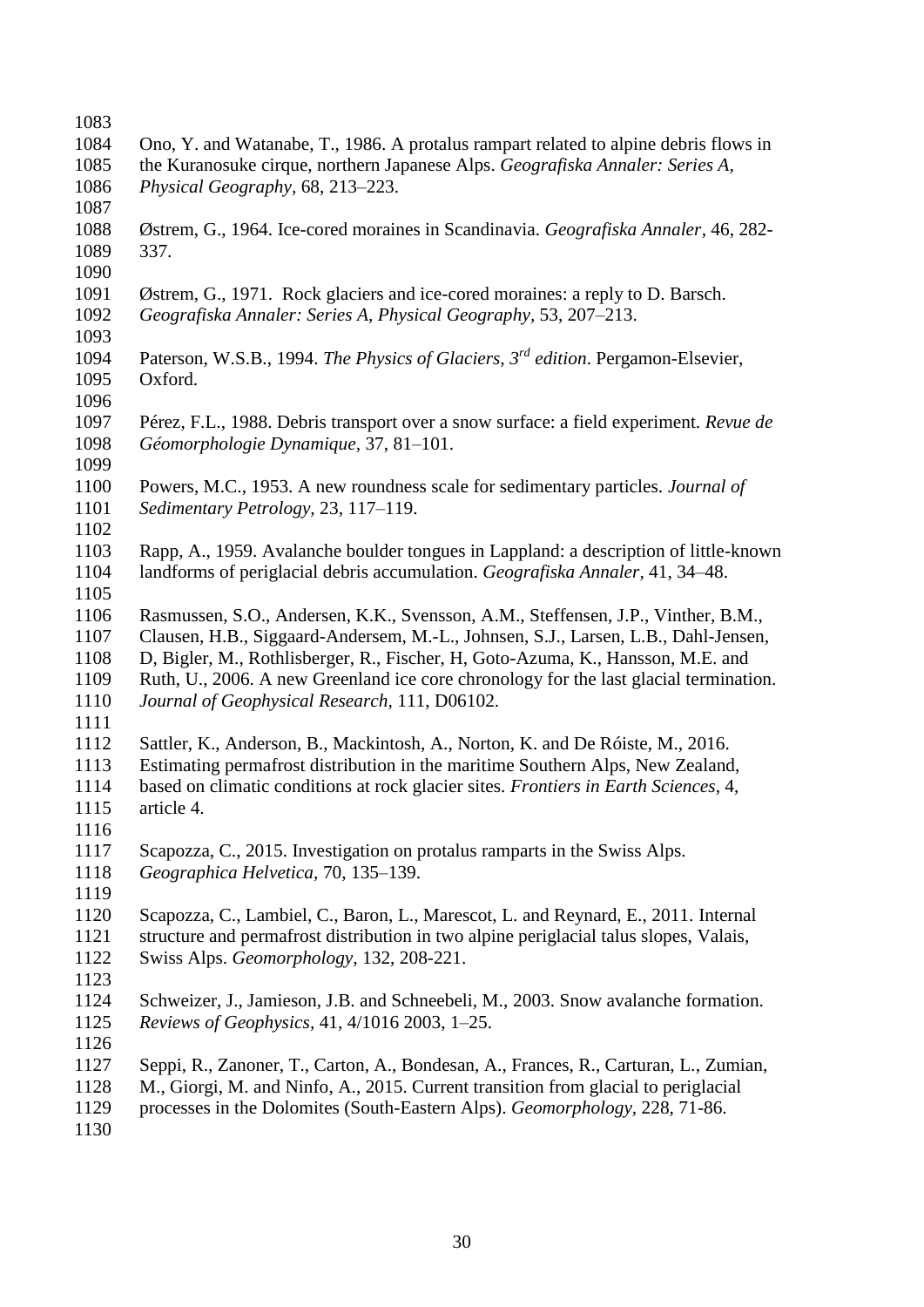| 1131 | Shakesby, R.A., 1997. Pronival (protalus) ramparts: a review of forms, processes,        |
|------|------------------------------------------------------------------------------------------|
| 1132 | diagnostic criteria and palaeoenvironmental implications. Progress in Physical           |
| 1133 | Geography, 21, 394-418.                                                                  |
| 1134 |                                                                                          |
| 1135 | Shakesby, R.A. 2014. Pronival rampart. In Matthews, J.A., Barrow, C.J., Boyd, D.S.,      |
| 1136 | Caseldine, C.J., Ficken, K.J., Innes, J.L., Nortcliff, S., Owen, G., Pike, J., Shakesby, |
| 1137 | R.A., Walsh, R.P.D. and Wheeler, D.A. (eds.), The Encyclopedia of Environmental          |
| 1138 | Change. Sage, London, 880–881.                                                           |
| 1139 |                                                                                          |
| 1140 | Shakesby, R.A., Dawson, A.G. and Matthews, J.A., 1989. Continuum and age:                |
| 1141 | comments. Boreas, 18, 84-85.                                                             |
| 1142 |                                                                                          |
| 1143 | Shakesby, R.A., Matthews, J.A. and McCarroll, D., 1995. Pronival ("protalus")            |
| 1144 | ramparts in the Romsdalsalpane, southern Norway: forms, terms, subnival processes,       |
| 1145 | and alternative mechanisms of formation. Arctic and Alpine Research, 27, 271–282.        |
| 1146 |                                                                                          |
| 1147 | Shakesby, R.A., Matthews, J.A., McEwen, L.J. and Berrisford, M.S., 1999. Snow-           |
| 1148 | push processes in pronival (protalus) rampart formation: geomorphological evidence       |
| 1149 | from Smørbotn, Romsdalsalpane, southern Norway. Geografiska Annaler: Series A,           |
| 1150 | Physical Geography, 81, 31–45.                                                           |
| 1151 |                                                                                          |
| 1152 | Sollid, J.L. and Sørbel, L., 1979. Deglaciation of western central Norway. Boreas, 8,    |
| 1153 | $233 - 239.$                                                                             |
| 1154 |                                                                                          |
| 1155 | Sollid, J.L. and Sørbel, L., 1988. Rock glaciers in Svalbard and Norway. Permafrost      |
| 1156 | and Periglacial Processes, 3, 215–220.                                                   |
| 1157 |                                                                                          |
| 1158 | Sollid, J.L. and Sørbel, L., 1994. Distribution of glacial landforms in southern         |
| 1159 | Norway in relation to thermal regime of the last continental ice sheet. Geografiska      |
| 1160 | Annaler: Series A, Physical Geography, 76, 25–35.                                        |
| 1161 |                                                                                          |
| 1162 | Springman, , S.M., Arenson, L.U., Yamamoto, Y., Maurer, H., Kos, A., Buchli, T.          |
| 1163 | and Derungs, G., 2012. Multidisciplinary investigations on three rock glaciers in the    |
| 1164 | Swiss Alps: legacies and future perspectives. Geografiska Annaler: Series A, Physical    |
| 1165 | Geography 94, 215–243.                                                                   |
| 1166 |                                                                                          |
| 1167 | Strelin, J.A. and Sone, T., 1998. Rock glaciers on James Ross Island, Antarctica.        |
| 1168 | Proceedings of the 7th International Conference on Permafrost, Yellowknife, Canada,      |
| 1169 | $1027 - 1033.$                                                                           |
| 1170 |                                                                                          |
| 1171 | Stroeven, A.P., Hättestrand, C., Kleman, J., Heyman, J., Fabel, D., Fredin, O.,          |
| 1172 | Goodfellow, B.W., Harbor, J.M., Jansen, J.D., Olsen, L., Caffee, M.W., Fink, D.,         |
| 1173 | Stroeven, A.P., Hättestrand, C., Kleman, J., Heyman, J., Fabel, D., Fredin, O.,          |
| 1174 | Lundqvist, J., Rosqvist, G.C., Strömberg, B. and Jansson, K.N., 2015. Deglaciation of    |
| 1175 | Fennoscandia. Quaternary Science Reviews, doi: 10.1016/j.quascirev.2015.09.016.          |
| 1176 |                                                                                          |
| 1177 | Swett, K., Hambrey, M. and Johnson, D.B., 1980. Rock glaciers in northern                |
| 1178 | Spitzbergen. Journal of Glaciology, 88, 475–482.                                         |
| 1179 |                                                                                          |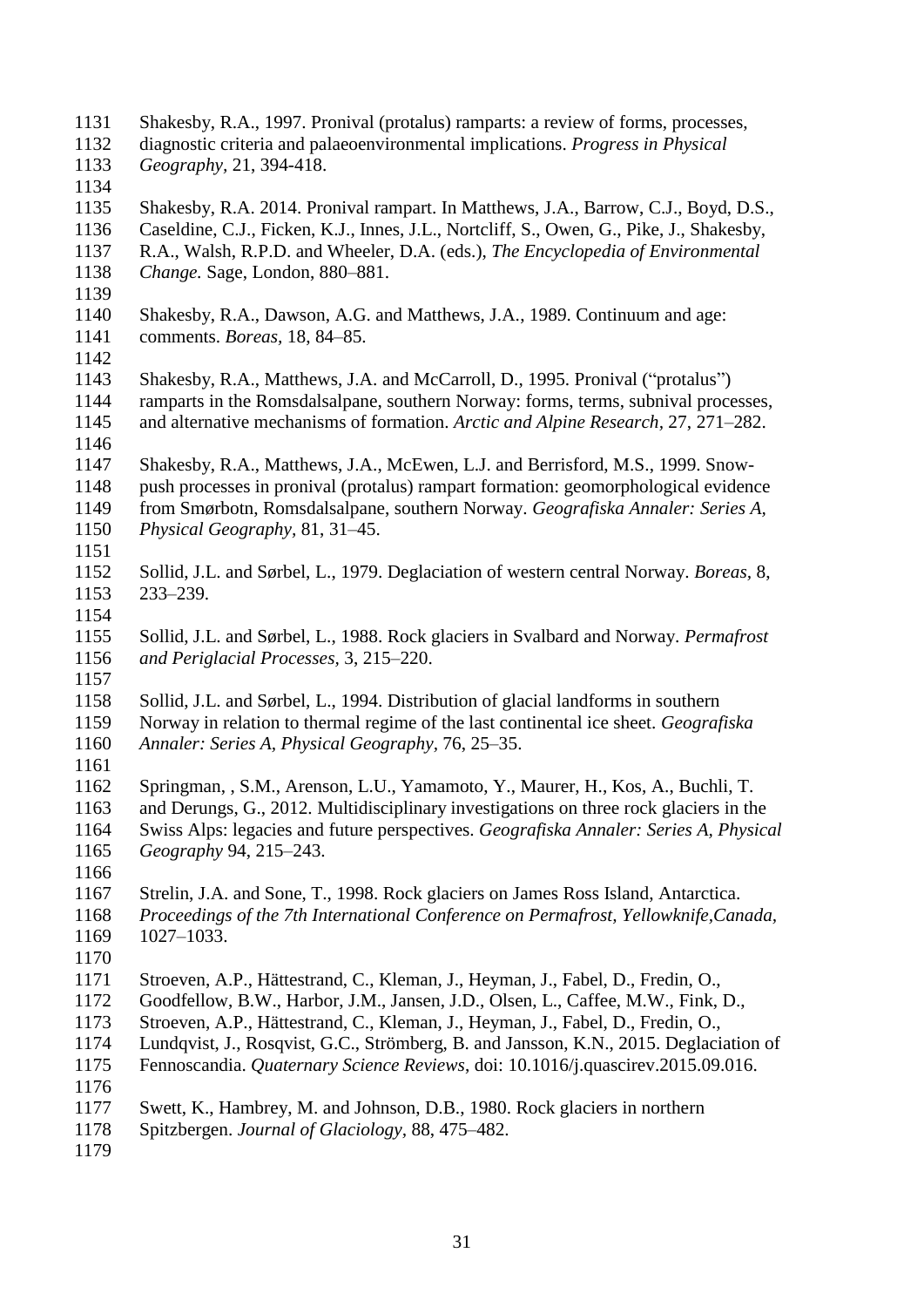Temme, A.J.A.M., Claessens, L., Veldkamp, A. and Schoorl, J.M., 2011. Evaluating choices in multi-process landscape evolution models. *Geomorphology,* 125, 271–281. Tveten, E., Lutro, O. and Thorsnes, T., 1998. *Geologisk kart over Norge, berggrunskart Ålesund.* [Geological map of Norway: bedrock map, Ålesund sheet] 1:250,000. Norges Geologiske Undersøkelse, Trondheim. Vasskog, K., Nesje, A., Støren, E.N., Waldmann, N., Chapron, E. and Ariztegui, D., 2011. A Holocene record of snow-avalanche and flood activity reconstructed from a lacustrine sedimentary sequence in Oldevatnet, western Norway. *The Holocene,* 21, 597–614. Washburn, A.L., 1979. *Geocryology: a Survey of Periglacial Processes and Environments*. Edward Arnold, London. Whalley, W.B., 2009. On the interpretation of discrete debris accumulations associated with glaciers with special reference to the British Isles. In Knight, J. and Harrison, S. (eds.), *Periglacial and Paraglacial Processes and Environments*. Geological Society of London, Special Publication, 320, 85–102. Whalley, W.B. and Assiz, F., 2003. Rock glaciers and protalus landforms: analogous forms and ice sources on Earth and Mars. *Journal of Geophysical Research,* 108, E4, 8032, doi:10.1029/2002JE001864. Whalley, W.B. and Martin, H.W.E., 1992. Rock glaciers. II: models and mechanisms. *Progress in Physical Geography,* 16, 127-186. White, S.E., 1981. Alpine mass-movement forms (non-catastrophic): classification, description and significance. *Arctic and Alpine Research,* 13, 127–137. Wilson, P., 2009. Rockfall talus slopes and associated talus-foot features in the glaciated uplands of Great Britain and Ireland: periglacial, paraglacial or composite landforms? In Knight, J. and Harrison, S. (eds.), *Periglacial and Paraglacial Processes and Environments.* Geological Society of London, Special Publication, 320, 133-144. Winguth, C., Mickleson, D.M., Larsen, E., Darter, J.R., Moeller, C.A. and Stalsberg, K., 2005. Thickness evolution of the Scandinavian Ice Sheet during the late Weichselian in Nordfjord, western Norway: evidence from ice-flow modelling. *Boreas,* 34, 176–185. Winkler, S. and Matthews, J.A., 2010. Observations on terminal-moraine ridge formation during recent advances of southern Norwegian glaciers. *Geomorphology,* 116, 87–106.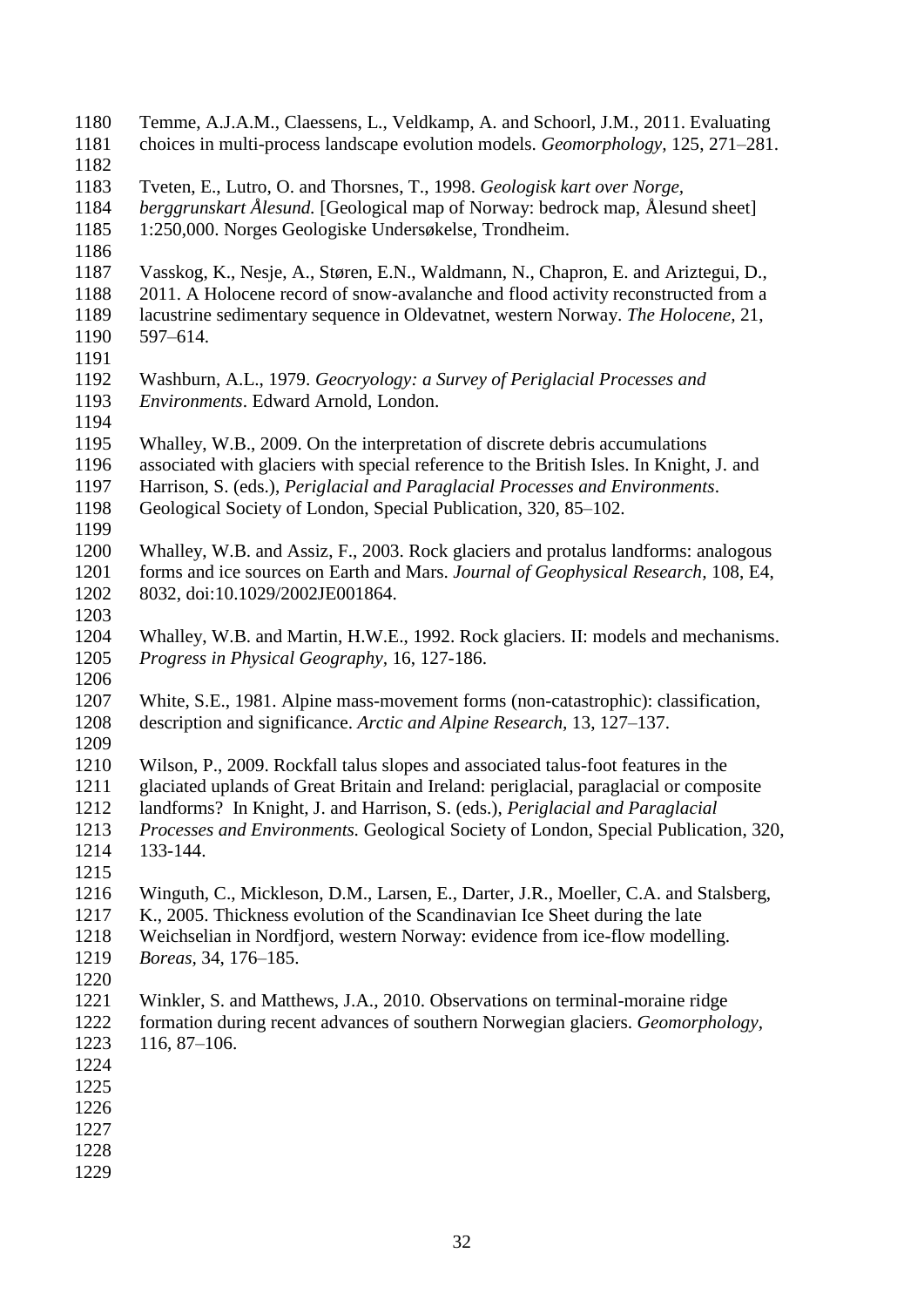**Figure captions**

 

 Fig. 1. Smørbotn cirque, the pronival ramparts and related transitional landforms (numbered), selected other geomorphological features, and (inset) its location within southern Norway.

 Fig. 2. The local setting of the pronival ramparts and related transitional landforms within Smørbotn cirque. (a) Smørbotn 1-3 (right to left) beneath the northeast-facing bedrock headwall photographed from Smørbotn 7 in August 2015. (b) Smørbotn 7 (centre right) and 8 (centre) on the west-facing colluvial slope beneath Finnan photographed from the cirque floor in August 2015 (note also the Younger Dryas lateral moraine in the foreground)

 Fig. 3. Geomorphological maps of the pronival ramparts and related transitional landforms. (a) Smørbotn 1, (b) Smørbotn 2, (c) Smørbotn 3, (d) Smørbotn 7, (e) Smørbotn 8. Snow extent in August 2006 is based on aerial photographs. 

 Fig. 4. Main ridges and distal snowbeds associated with Smørbotn 1-3. (a) Smørbotn 1, (b) Smørbotn 2 and (c) Smørbotn 3, all photographed from Smørbotn 7 in August 2013. Note the smaller snowbeds than in 2006 and 2015.

 Fig. 5. Minor ridges associated with Smørbotn 1-3. (a) Smørbotn 1, on the bench surface of the eastern limb (1997). (b) Smørbotn 1, near the base of the proximal slope of the western ridge (1996). (c) Smørbotn 2, on the proximal slope of the western ridge (1997). (d) Smørbotn 3, near the crest of the eastern ridge (1993). 

 Fig. 6**.** Major features of Smørbotn 7 and 8 photographed in August 2015. (a) The upper surface of Smørbotn 7 from Smørbotn 8 (note, from left to right, snowbed remnants on toe of colluvial fan, trough, main ridge and distal slope). (b) The distal slope and lobate form of Smørbotn 8 from Smørbotn 7 (note also the rock pinnacles and gullies of Finnan in the background).

 Fig. 7. Cross profile (slope angle of slope segment given in degrees; no vertical 1264 exaggeration;  $T = \text{transverse ridge}$  from Smørbotn 7.

1266 Fig. 8. Schmidt-hammer R-value histograms from Smørbotn 8 (class interval  $= 2$ ) 1267 units;  $N =$  northern limb;  $S =$  southern limb;  $C =$  combined data). 

 Fig. 9. Minor features of Smørbotn 7. (a) Transverse ridges (a broad-crested ridge extends from top left to bottom right with a boulder-filled trough to its left). (b) Upstanding boulders (at least four are visible in this photograph, each appearing to have been up-thrust out of the slope at a steep angle).

 Fig. 10. Evidence of snow-avalanches and their effects. (a) Avalanche snow spilling over Smørbotn 3 (foreground) and Smørbotn 2 (background; 1993). (b) Debris spread by rockfall and/or snow-avalanche over the proximal slope, minor ridges and proximal snowbed associated with Smørbotn 2 (1997).